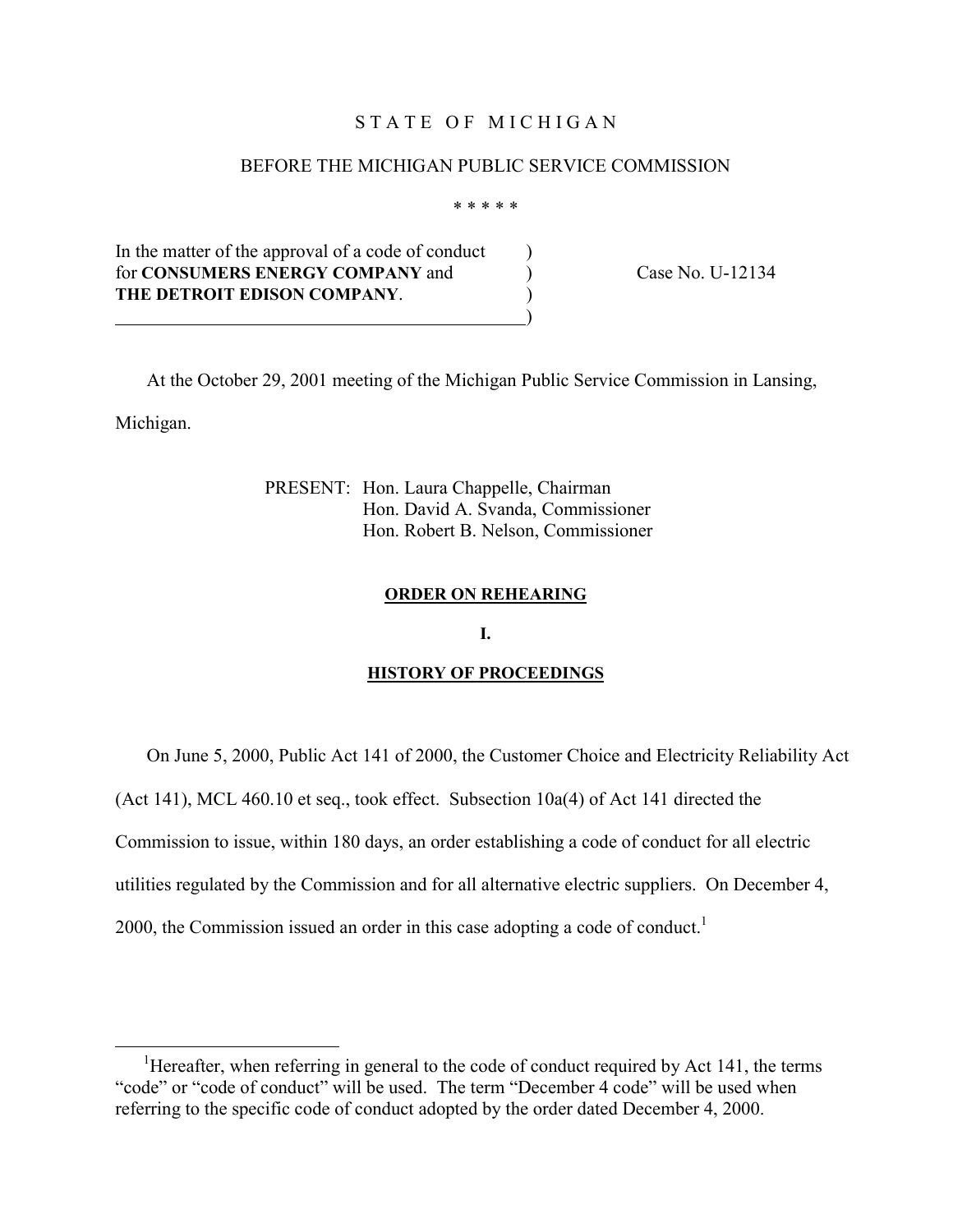On January 3, 2001, petitions for rehearing were filed by Energy Michigan, The Detroit Edison Company (Detroit Edison), Consumers Energy Company (Consumers), Michigan Electric Cooperative Association (MECA), and Unicom Energy, Inc.

 On January 3, 2001, Detroit Edison, Consumers, and MECA also filed a joint request to extend the deadline for filing code of conduct compliance plans. On January 23, 2001, the Commission issued an order extending the deadline until 60 days after the order on rehearing.

 On January 24, 2001, responses to petitions for rehearing were filed by Energy Michigan, Detroit Edison, Consumers, the Association of Businesses Advocating Tariff Equity (ABATE), Wisconsin Public Service Corporation, Upper Peninsula Power Company, Northern States Power Company-Wisconsin, and Wisconsin Electric Power Company (UP Utilities), Michigan Alliance for Fair Competition (MAFC), and Exelon Energy, Inc. (Exelon).<sup>2</sup>

# **II.**

### **POSITIONS OF THE PARTIES**

### Consumers

 Consumers contends that the code of conduct should apply only to retail open access activities because that is the primary focus of Act 141. According to Consumers, extending the code to other activities is not essential to the development of a successful retail open access program. Consumers argues that the December 4 code would involve a wide spectrum of unregulated activities and would destroy economies of scale and efficiencies that have provided significant benefits to Michigan utility customers. Consumers indicates that it can accept the December 4 code if its application is restricted to activities related to retail open access.

 $\overline{\phantom{a}}$ <sup>2</sup>Between the filing of petitions for rehearing and responses, Unicom Energy, Inc., changed its name to Exelon Energy, Inc., as a result of a merger.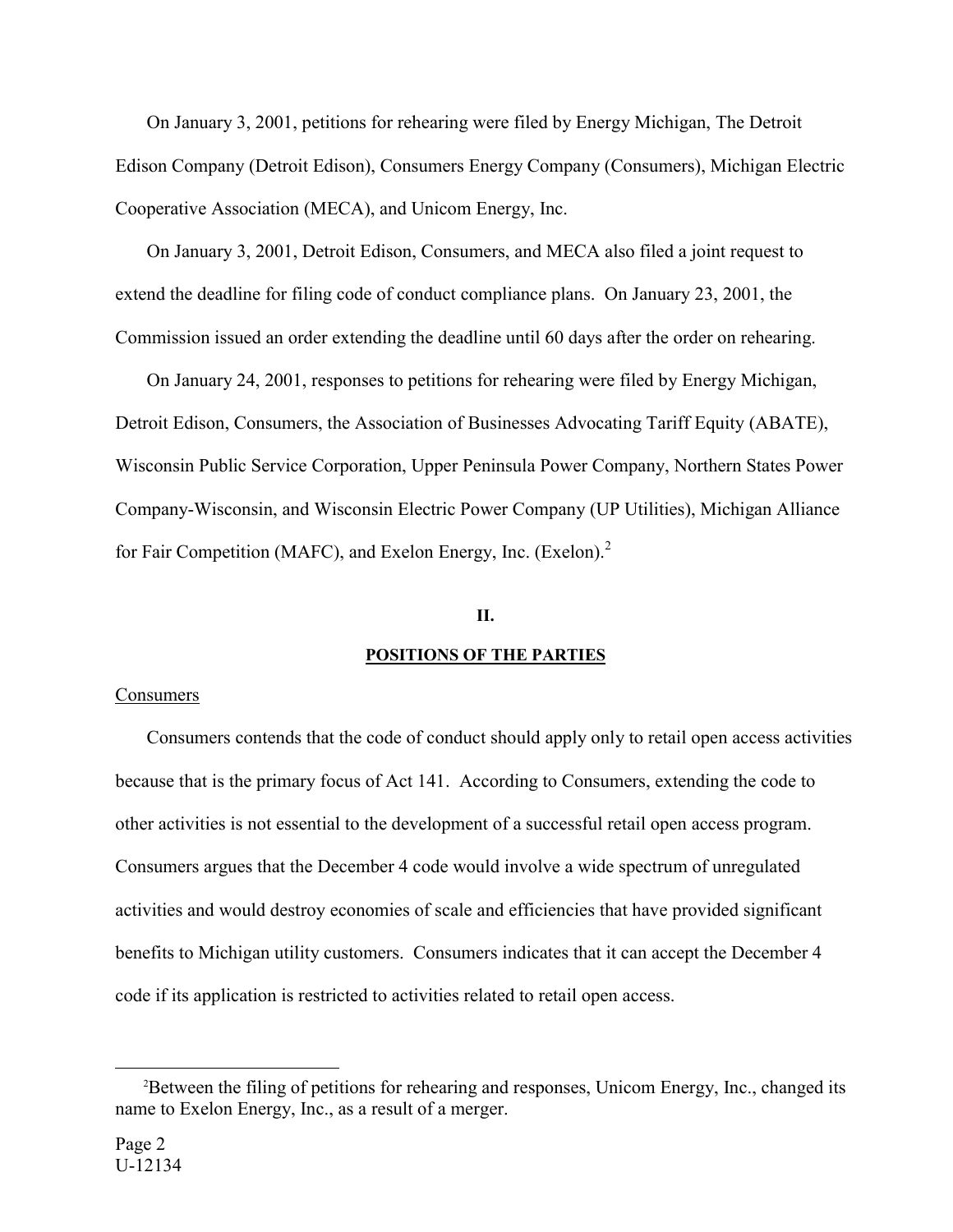Consumers requests that the Commission confirm that the December 4 code applies only to electric utilities. Consumers notes that its gas division already is subject to a gas code of conduct approved by the Commission.

 Consumers requests clarification that various activities traditionally performed by electric utilities for outside third-parties will continue to be permitted, such as "transmission and distribution construction activities, joint trenching, fiber optic networking services, forestry services, metering and meter installation, meter-reading services, technical training of generating, transmission and distribution employees, and many other similar services." Consumers' petition, p. 8.

 Consumers argues that services provided to multiple affiliates and divisions should not be prohibited. Examples of these services include legal, governmental affairs, computer services, and corporate financial activities. According to Consumers, these services are sharable because they do not benefit only one specific part of the overall corporation and they do not interfere with the competitive energy marketplace initiated by Act 141.

 Consumers contends that the December 4 code would prohibit the utility from operating pursuant to Act 141 and other statutes. For example, Consumers indicates that its transmission assets will be transferred to an affiliate prior to being sold to a third-party – an action encouraged by Act 141. Consumers intended to staff the affiliate with its employees. In addition, Consumers intended to provide engineering services through a subsidiary formed for the sole purpose of complying with the State of Michigan's professional engineering licensing requirements. According to Consumers, the December 4 code would prohibit the sharing of employees with these affiliates.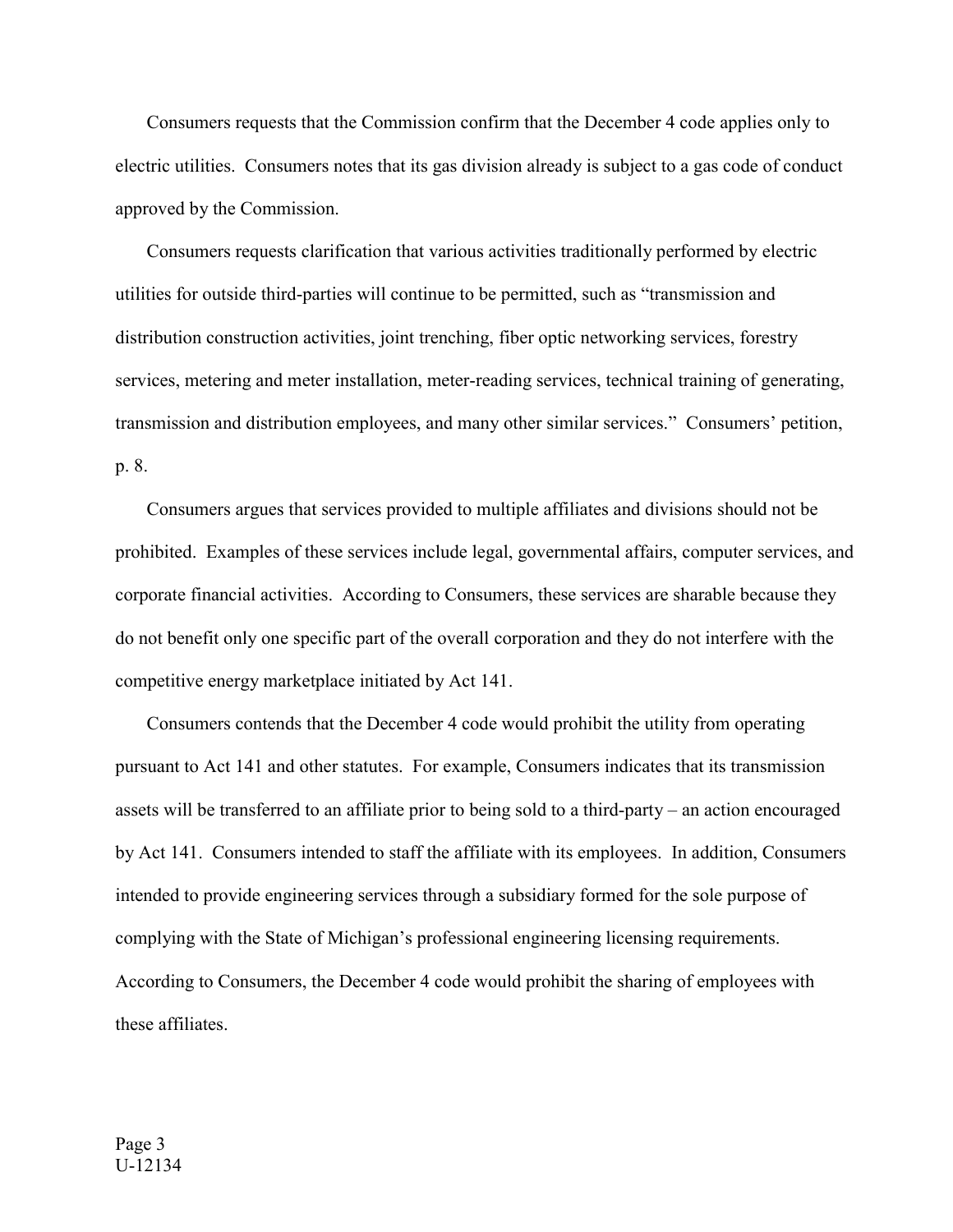Consumers argues that the code should provide an exemption for obligations of contracts entered into prior to the effective date of the code. In addition, Consumers recommends that the compliance process permit waivers and suspend enforcement during periods when waiver requests are under consideration.

 Finally, Consumers argues that there is no statutory authority for the Commission to adopt a code of conduct that extends beyond retail open access activities and that a code that did so would impermissibly intrude on management prerogatives.

 In its response, Consumers argues that Act 141 does not allow for separate codes for electric utilities and alternate electric suppliers and that there must be a single code applicable to both.

### Detroit Edison

 Detroit Edison claims that the code of conduct should only apply to the relationship between an electric utility or alternative electric supplier and an affiliated entity providing unregulated competitive retail service in Michigan. According to Detroit Edison, the December 4 code can be interpreted to apply more broadly than that and the Commission should clarify that it does not do so.

 In addition, Detroit Edison argues that the code should not apply to interactions between regulated entities. Detroit Edison cites its relationships with International Transmission Company, which is regulated by the Federal Energy Regulatory Commission (FERC), and with Michigan Consolidated Gas Company, as examples that should not be included under the code.

 Detroit Edison contends that the Commission should change or clarify the December 4 code so "that it does not apply to unregulated services provided to or by an electric utility that do not involve a recognized retail Michigan market and/or are necessary to provide regulated electric supply service." Detroit Edison's petition, p. 6. Detroit Edison cites the acquisition and

Page 4 U-12134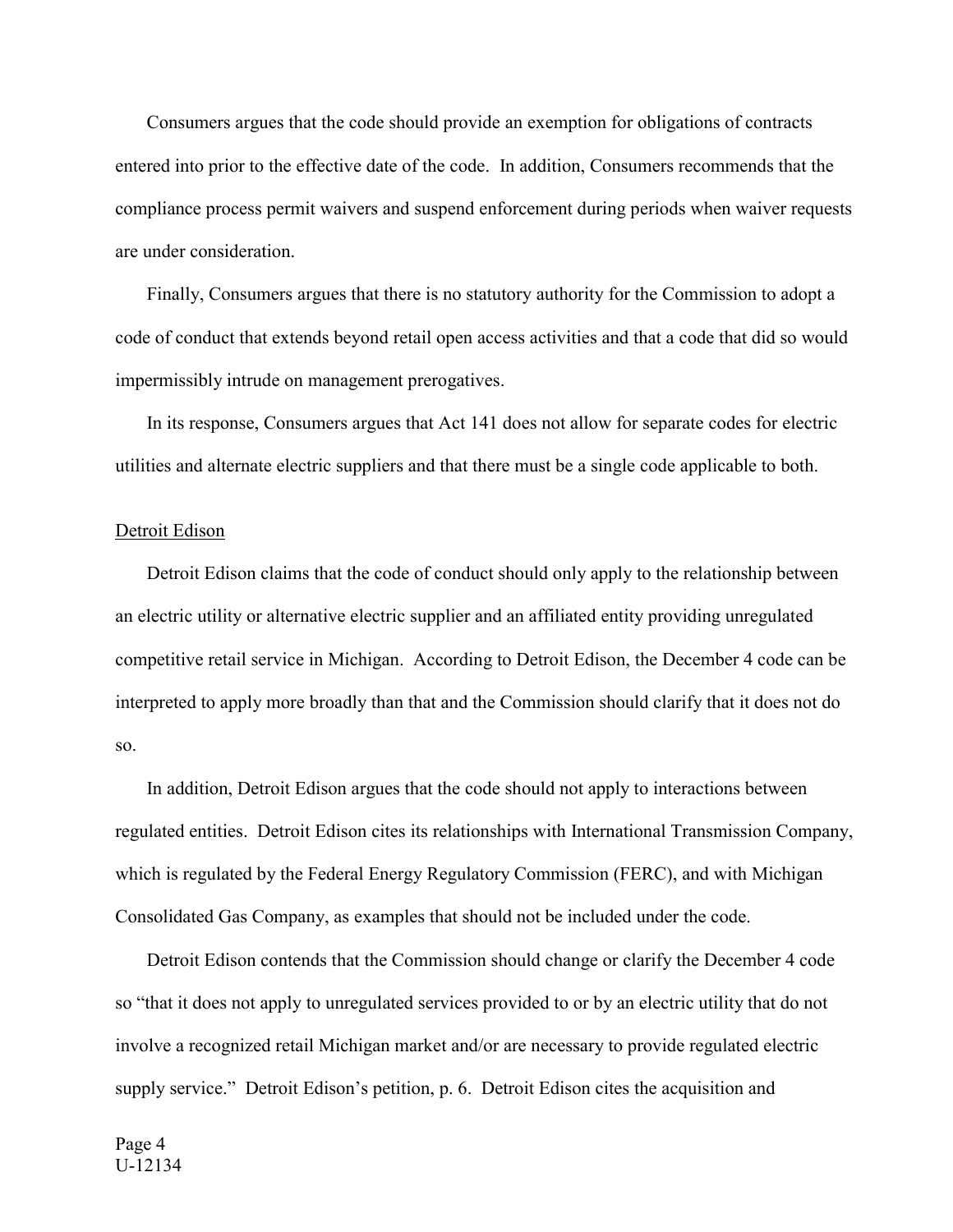transportation of fuel as an example of a retail service without a recognized retail Michigan market. In addition, Detroit Edison indicates that fundamental corporate support services shared by an electric utility and its affiliates would be an example that should not be subject to the code because these "services are a necessary function that support continued delivery of regulated electric supply service to customers, and have no material impact on the competitive retail marketplace." Detroit Edison's petition, p. 6. In addition, Detroit Edison requests that the Commission clarify that the code does not apply to the relationship between two unregulated entities.

 Detroit Edison argues that there are several provisions of the December 4 code that are too vague or unclear to reasonably permit compliance. According to Detroit Edison, these include: (1) various provisions that use "include but are not limited to" or similar language; (2) various provisions where it is unclear whether different terms are synonymous; (3) apparent inconsistencies between the pricing provisions in the code and those adopted in the affiliate guidelines in Case No. U-11916; and (4) various provisions where it is unclear whether the geographic scope includes the service territory, the state, or some other region.

 Detroit Edison indicates that it was previously operating under an interim code of conduct that was approved by the Commission in its September 14, 1999 order in Case No. U-11290. Detroit Edison asserts that the burden of proof was on parties seeking to change the interim code of conduct. According to Detroit Edison, the order fails to cite evidence that parties had successfully met their burden.

 Finally, Detroit Edison argues that "[t]o the extent that the Commission has attempted to regulate non-retail access affiliates, the Commission has exceeded the scope of its jurisdiction, which is limited under state law, and in addition, has encroached upon matters that are exclusively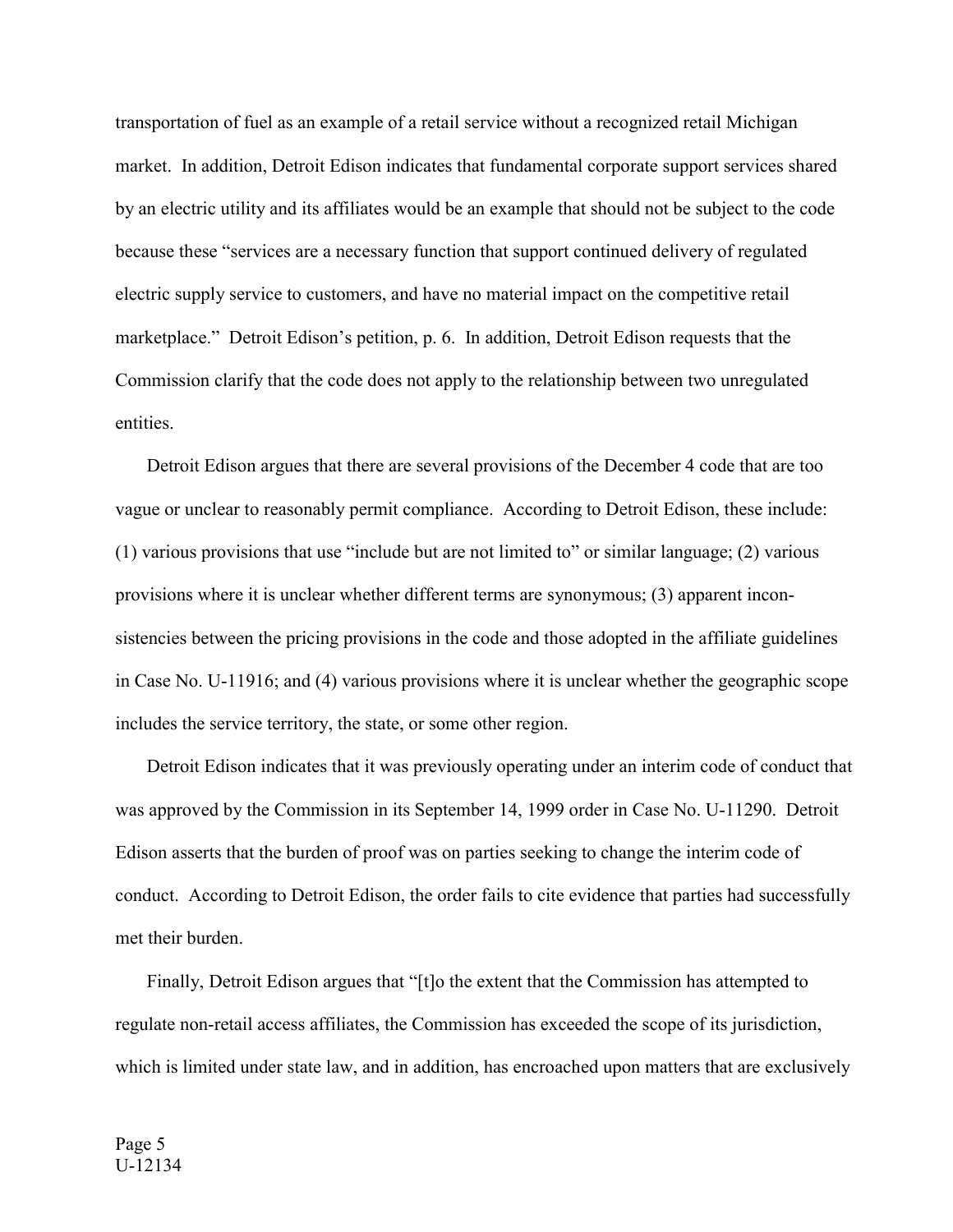regulated by FERC." Detroit Edison contends that the December 4 code encroaches on FERC's exclusive jurisdiction over unbundled retail transmission under the Federal Power Act if it is applied to affiliates not participating in retail open access.

 Detroit Edison also includes an attachment, which proposes specific language changes to the December 4 code.

 In its reply, Detroit Edison indicates that serious consideration should be given to the proposal to exempt an alternative electric supplier from the code if there is a showing that an out-of-state utility affiliated with the supplier is subject to similar code provisions in its home state.

 Detroit Edison contends that the code should recognize the benefits derived from economies of scope and scale and not arbitrarily ban any existing or potential economies.

# **MECA**

 MECA claims that the code of conduct should not apply to non-electric activities. Specifically, MECA indicates that rural electric cooperatives would be unable to loan or co-sign loans to affiliates and would be required to use separate employees and locations for affiliate operations.

 MECA also includes an attachment, which proposes specific language changes to the December 4 code.

#### Exelon

 Exelon contends that applying the code of conduct to alternative electric suppliers not affiliated with Michigan utilities will have the unintended effect of driving such suppliers away from Michigan. Exelon notes that the Staff's testimony did not support applying the code to nonaffiliated suppliers. Exelon points out that the December 4 code "did not apply all of its provisions uniformly to all [suppliers] regardless of their affiliation with Michigan utilities or lack thereof."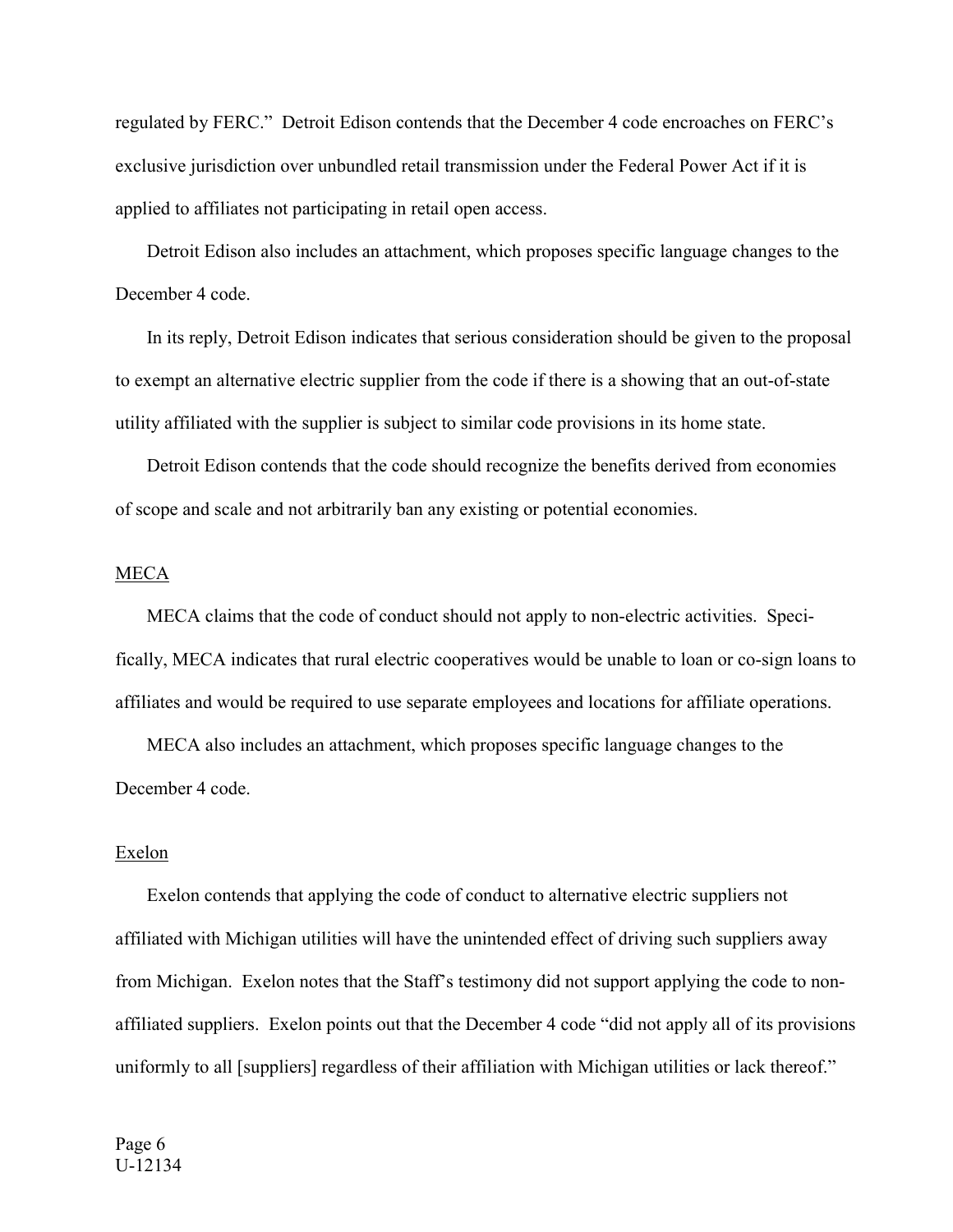Exelon's petition, p. 7. Exelon contends that the December 4 code reflects a decision by the Commission that distinctions should be made, on a case-by-case basis, between suppliers that are affiliated with Michigan utilities and those that are not.

 According to Exelon, the distinctions made in the December 4 code would have unintended consequences that would prohibit suppliers from participating in the Michigan market. As an example, Exelon cites its plan to provide integrated energy services, which it claims would be prohibited by provisions of the December 4 code requiring structural separation of affiliates providing generation service.

Exelon also includes an attachment, which discusses specific changes to the December 4 code.

 In its response, Exelon argues that the code must recognize differences between utilities and alternative electric suppliers. Exelon argues that Act 141 requires that the code be applied to alternative electric suppliers only to the extent that such application is consistent with the remainder of Act 141.

 Exelon also contends that many of the proposed changes in Detroit Edison's attachment would retard the development of a competitive market in Michigan. Exelon argues that Consumers' proposed changes are difficult to evaluate because no specific language was offered and would create practical difficulties for market participants.

### Energy Michigan

 Energy Michigan contends that the December 4 code "prevents Alternate Electric Suppliers or their affiliates which do not sell rate regulated electricity from sharing facilities or supplying one another with power at market rates even though they compete in an unregulated market and are not subsidized by a rate regulated entity." Energy Michigan's petition, p. 2. Energy Michigan argues that the code of conduct should not apply in circumstances where the supplier or its affiliate does

Page 7 U-12134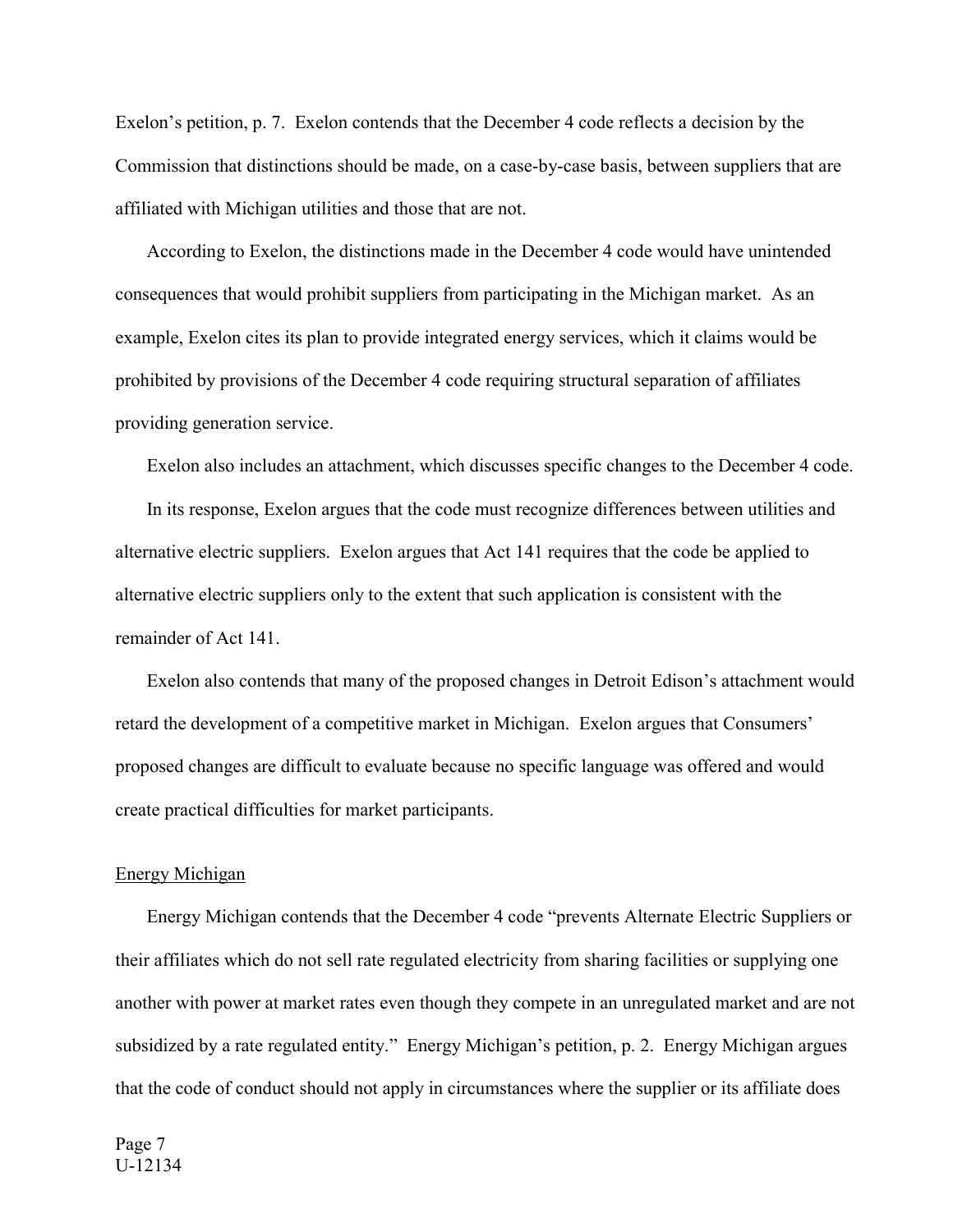not sell rate regulated electric service in Michigan. According to Energy Michigan, suppliers "not subsidized by Michigan electric utilities which sell only non-rate regulated services do not and cannot exercise market power in the Michigan market and therefore should not be subject to prohibitions or restrictions in dealing with their affiliated entities which do not sell rate regulated services." Energy Michigan's petition, p. 3 (emphasis deleted).

 Energy Michigan contends that the prohibition on alternative electric suppliers transferring goods and services at less than fully allocated cost is unneeded because the suppliers are prohibited from receiving subsidies from affiliated electric utilities. Energy Michigan also argues that prohibitions against alternative electric suppliers sharing facilities, equipment, or operating employees or cosigning loans are unneeded for the same reason. Energy Michigan proposes that the December 4 code be revised to prohibit such activities only for electric utilities or alternative electric suppliers who sell rate regulated service.

 Energy Michigan also argues that the rationale for the transfer pricing standard and the preferential treatment provisions in the December 4 code derives from the ability of a utility to recoup losses from captive customers. Energy Michigan requests that the Commission provide for waivers from these provisions where there is a showing that the non-Michigan utility that is affiliated with an alternative electric supplier is subject to restrictions equal to or greater than those in the December 4 code.

 Energy Michigan states that the December 4 code would prohibit an alternative electric supplier from entering into supply arrangements with an affiliate. Energy Michigan contends that this restriction is necessary only if the supplier is subject to rate regulation in Michigan.

 Energy Michigan also includes an attachment, which discusses specific changes in the December 4 code.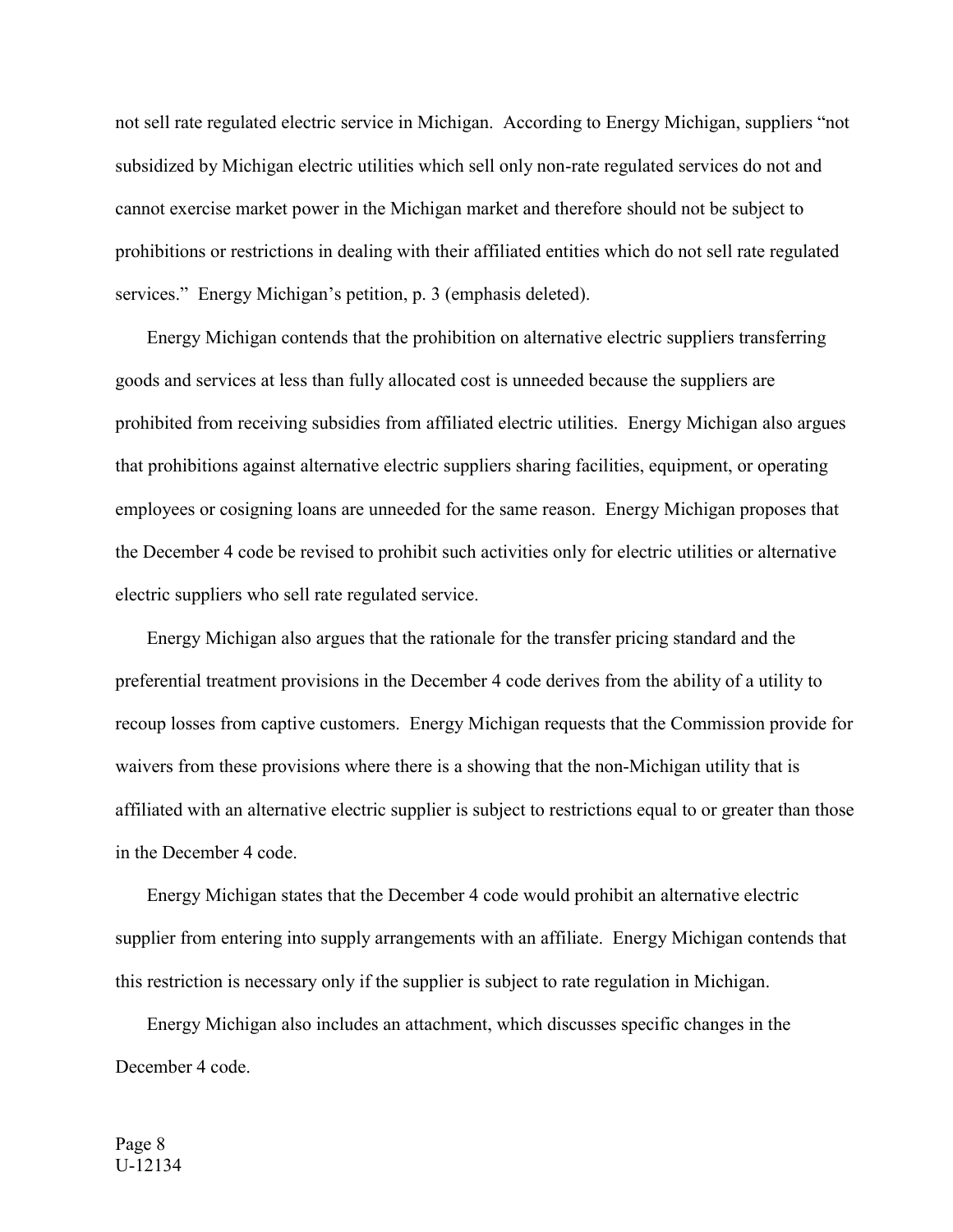In its reply, Energy Michigan contends that restricting the code to only retail open access activities would prohibit most open access marketing activities in the Detroit Edison service territory. According to Energy Michigan, this occurs because the Detroit Edison Electric Choice Tariff virtually mandates use of two unregulated entities to serve customers. Energy Michigan argues that this problem can be eliminated by restricting application of the code to activities between rate regulated entities and non-rate regulated entities.

 Energy Michigan contends that the proposal to exempt the sharing of all service functions would provide existing utilities with significant advantages in the marketplace.

 Energy Michigan also contends that Detroit Edison's proposed changes to the December 4 code would remove virtually all restraints from the utility or its holding company regarding assistance to affiliates and would handicap alternative electric suppliers attempting to enter the market.

### ABATE

 ABATE argues that the code of conduct should not be limited to "recognized retail markets" as Detroit Edison suggests. In addition, ABATE disagrees with claims that the December 4 code is vague.

 ABATE points out that Act 141 requires the Commission to establish a code of conduct to prevent cross-subsidization, information sharing, and preferential treatment and that no burden of proof was assigned to any particular party by Act 141. ABATE contends that the voluminous record in this proceeding supports the Commission's decision and the Commission has clear authority to establish the code mandated by Act 141. ABATE argues that the plain language of Act 141 requires that the code apply to both regulated and unregulated services.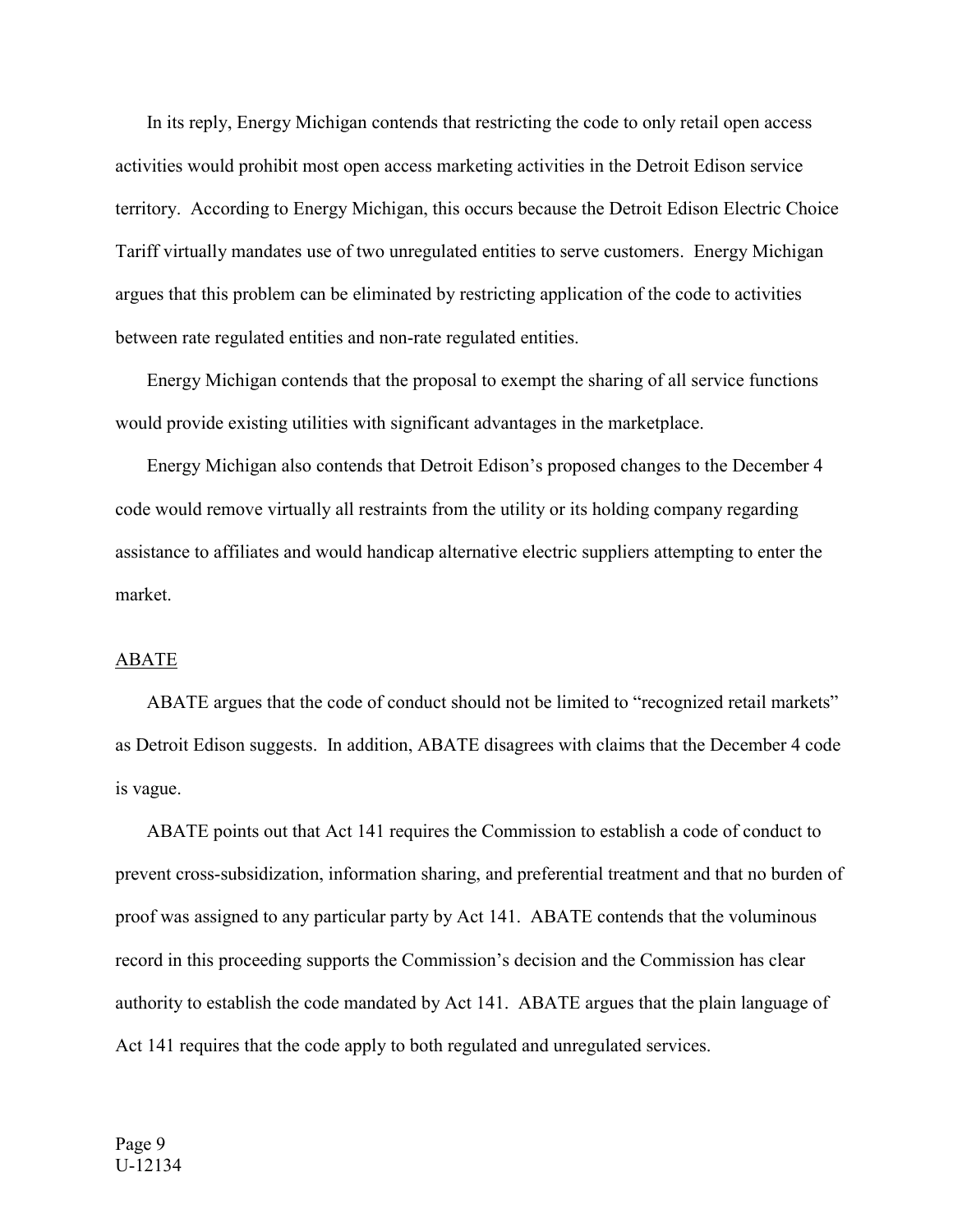ABATE argues that the Commission should reject the request by Consumers and MECA to continue activities prohibited by the code because they have traditionally engaged in such activity. Finally, ABATE argues that the limited exception requested by Consumers would have the effect of removing all service functions from the code.

# MAFC

 MAFC argues that the petitions for rehearing do not raise any new allegations that the December 4 code is erroneous as a matter of law or has any unintended consequences that were not previously considered. MAFC contends that almost all arguments advanced in the petitions were previously advanced in the petitioners' briefs and addressed by the Commission.

 MAFC argues that Act 141 requires that the code apply to all regulated and unregulated operations of utilities operating in Michigan and should not be restricted to just retail open access functions. In addition, MAFC argues that the proposal to exempt out-of-state utilities and alternative electric suppliers from the code should be rejected because that would permit out-ofstate suppliers to subsidize unregulated ventures in Michigan.

 MAFC argues that utilities should not be allowed to shift costs from their competitive ventures through the sharing of common corporate support services and notes that it had previously asked the Commission to impose structural separation to prevent cross-subsidization. MAFC also contends that exemptions should not be used to permit utilities to engage in anti-competitive activities that would otherwise be prohibited by the code.

 MAFC argues that the record in this proceeding is voluminous and fully supports the Commission's decision. MAFC also contends that the Commission should reject Detroit Edison's claim regarding the burden of proof. MAFC notes that Act 141 requires the Commission to establish a code that complies with the statute and does not assign a burden of proof to any party.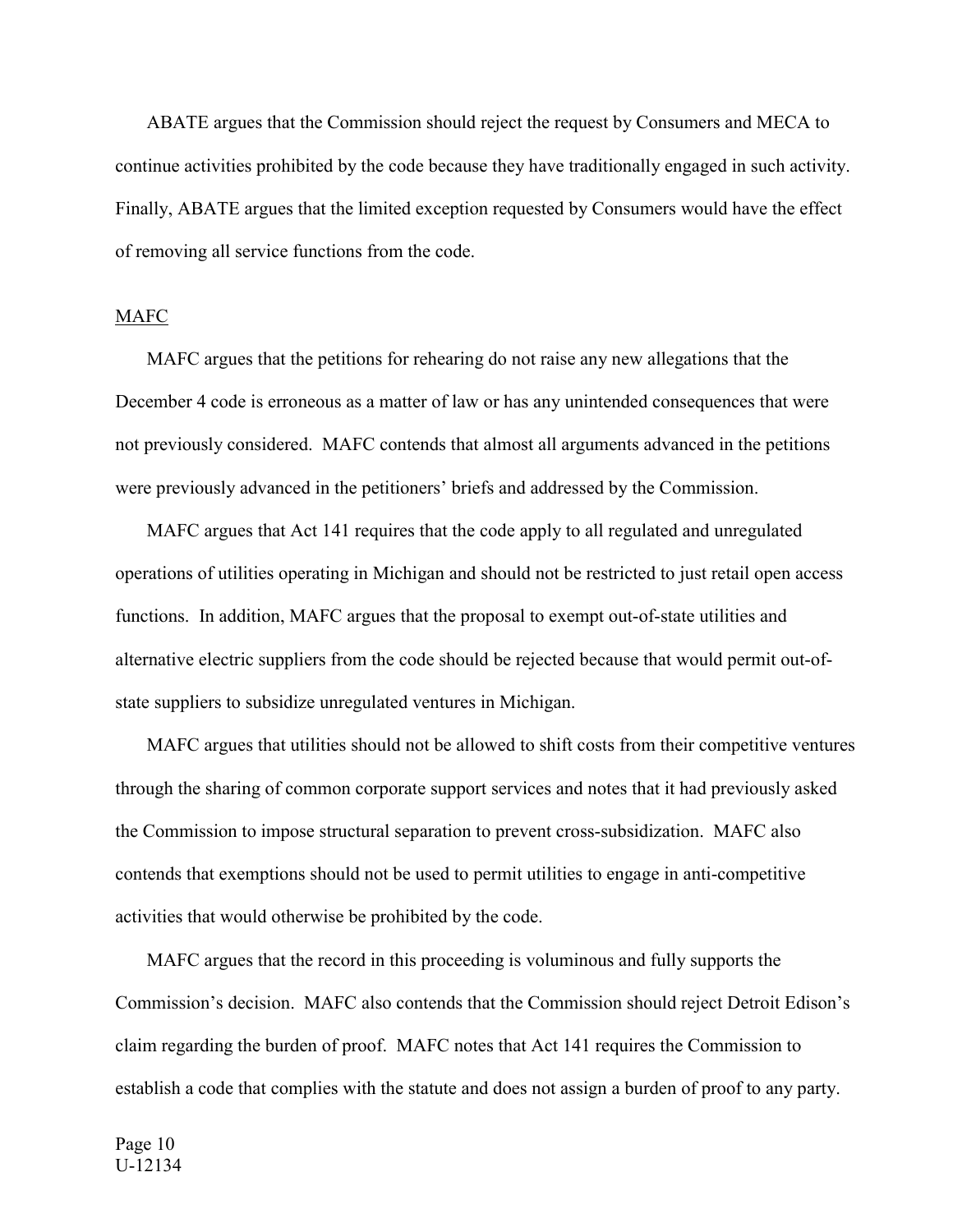### UP Utilities

 UP Utilities contend that the 60-day deadline for filing compliance plans should be extended to 90 days.

 UP Utilities support the proposal to limit the code to retail open access activities. If the Commission decides to apply the code more broadly, then UP Utilities recommend that the code not apply to activities between two regulated affiliates or two unregulated affiliates.

 Finally, UP Utilities support Detroit Edison's and Consumers' proposals to clarify the code provisions regarding sharing of services and employees.

# **III.**

#### **DISCUSSION**

# Rehearing Standard

 Rule 403 of the Commission's Rules of Practice and Procedure, 1992 AACS, R 460.17403, provides that a petition for rehearing may be based on claims of error, newly discovered evidence, facts or circumstances arising after the hearing, or unintended consequences resulting from compliance with the order. A petition for rehearing is not merely another opportunity for a party to argue a position or to express disagreement with the Commission's decision. Unless a party can show the decision to be incorrect or improper because of errors, newly discovered evidence, or unintended consequences of the decision, the Commission will not grant a rehearing.

 In this proceeding, the petitioners have demonstrated that there are potentially significant unintended consequences arising out of the December 4 code. Accordingly, the Commission grants rehearing and modifies that code to the extent discussed herein. In all other respects, the petitions fail to meet the standard for rehearing and are denied.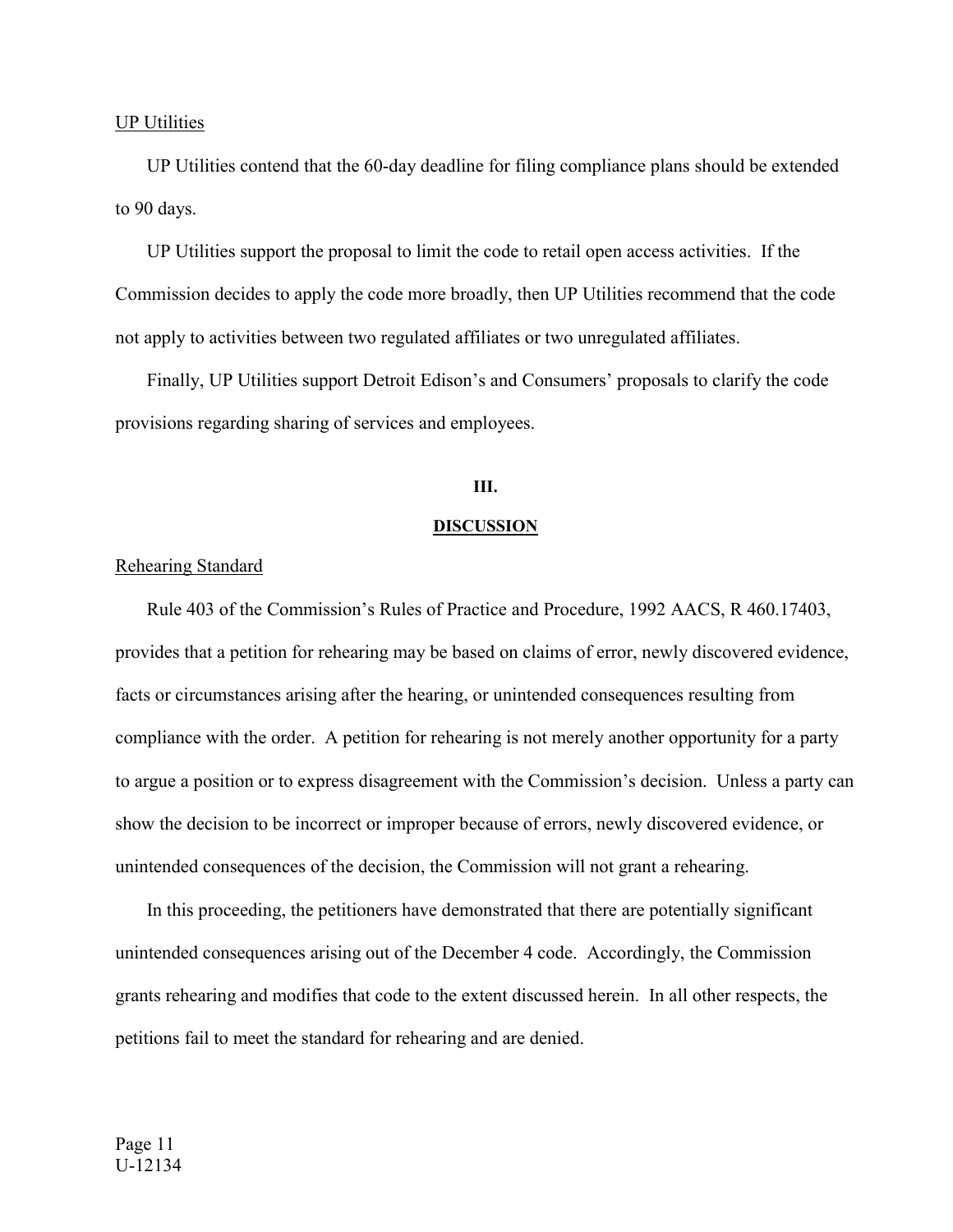#### Scope

 Two issues regarding the scope of the code of conduct have been raised in the petitions for rehearing. First, should the code apply to all affiliate relationships or just those between regulated and unregulated functions? Second, should the code apply to all activities or just those directly related to retail open access?

Subsection 10a(4) of Act 141 provides:

Within 180 days after the effective date of the amendatory act that added this section, the commission shall establish a code of conduct that shall apply to all electric utilities. The code of conduct shall include, but is not limited to, measures to prevent cross-subsidization, information sharing, and preferential treatment, between a utility's regulated and unregulated services, whether those services are provided by the utility or the utility's affiliated entities. The code of conduct established under this subsection shall also be applicable to electric utilities and alternative electric suppliers consistent with section 10, this section, and sections 10b through 10bb.

### MCL 460.10a(4).

 Act 141 sets forth three requirements for the code of conduct. First, the code must include, at a minimum, measures to prevent cross-subsidization, information sharing, and preferential treatment. Second, the relationship that the code must address is that between the utility's regulated and unregulated services, whether those services are provided by the utility or its affiliates. Third, the code must apply to both utilities and alternative electric suppliers, consistent with the remainder of Act 141.

 Several petitions ask for clarification on the scope of the code as it relates to regulated and unregulated functions. Act 141 expressly provides that the code is to address the relationship between regulated and unregulated services. No mention is made of the relationship between two or more regulated services or between two or more unregulated services. Moreover, these relationships do not raise the type of concerns that arise between regulated and unregulated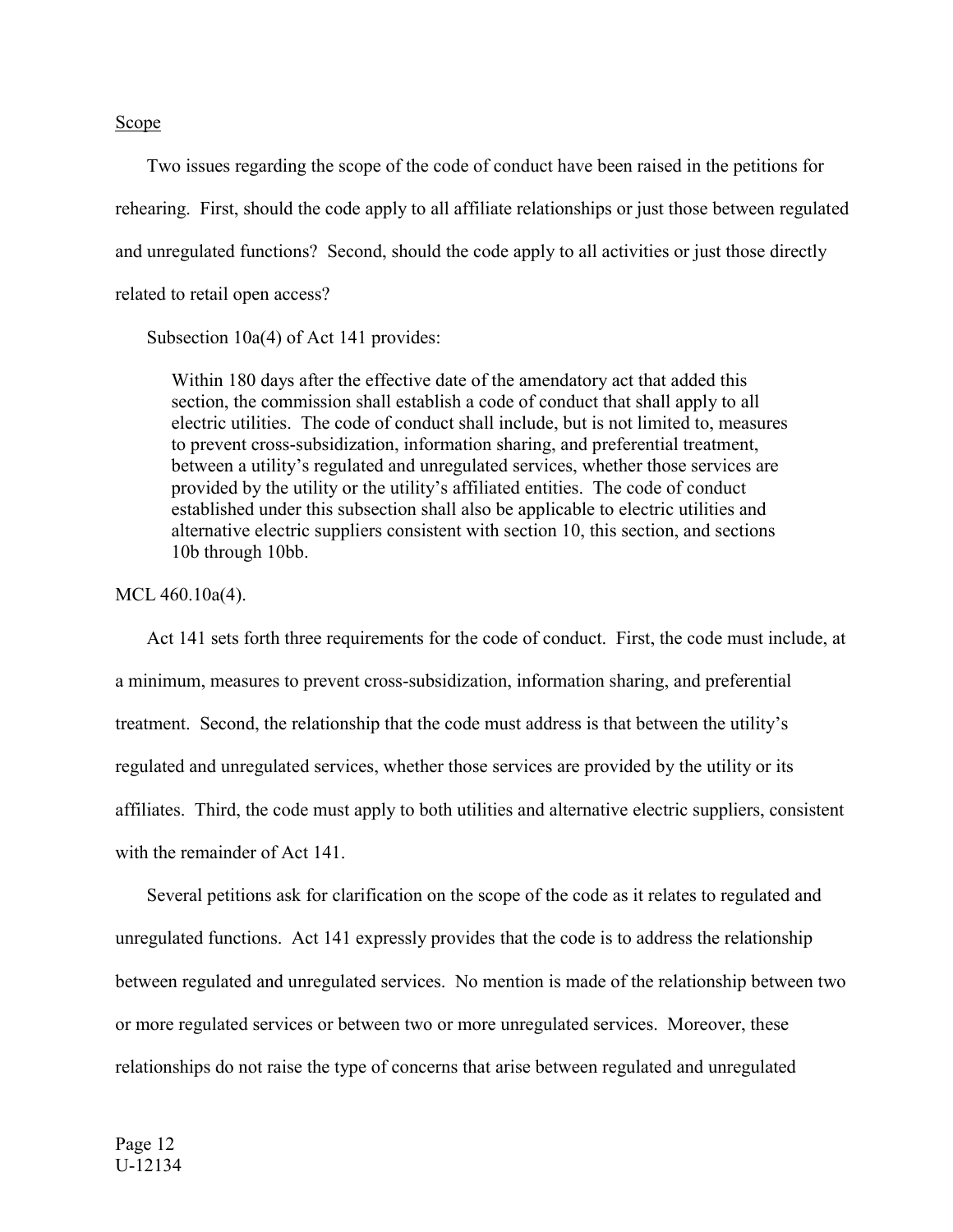services. When both regulated and unregulated services are provided, there can be an incentive to use regulated rates to subsidize unregulated services that are provided in a more competitive market, or use other means, such as preferential treatment, to provide the unregulated service offering with a competitive advantage. The same incentive does not exist when both services are regulated or both are unregulated. Thus, the Commission concludes that the code of conduct should apply only in instances where both regulated and unregulated services are provided and should not apply to those relationships involving only regulated services or only unregulated services.

 Several petitions ask the Commission to find that the code of conduct should be limited to only retail open access activities. In the December 4, 2000 order, the Commission analyzed the issue as follows:

 The Commission concludes, from the language of the statute, that the Legislature intended the code of conduct to apply beyond activities in the retail open access market. The language of subsection 10a(4) is broad in declaring that the code of conduct shall prevent subsidization, information sharing, and preferential treatment "between a utility's regulated and unregulated services." The Commission does not view it as an oversight that the Legislature did not say "between a utility's regulated electric services and retail open access services." In addition, the scope of the code was before the Legislature. In that context, the use of expansive language about the scope of the code of conduct is a further indication that the Legislature did not intend to limit the scope to only retail open access.

December 4, 2000 order, Case No. U-12134, pp. 9-10.

 Despite the plain meaning of the statutory provision, two arguments are advanced that the code of conduct should be restricted to retail open access activities. The first argument is that the purpose of Act 141 is to foster competition in the provision of electric supply. While it cannot be doubted that the promotion of electric competition through retail open access is certainly an important purpose of Act 141, it is not the only purpose. Act 141 lists five specific purposes, including improving opportunities for economic development in Michigan and promoting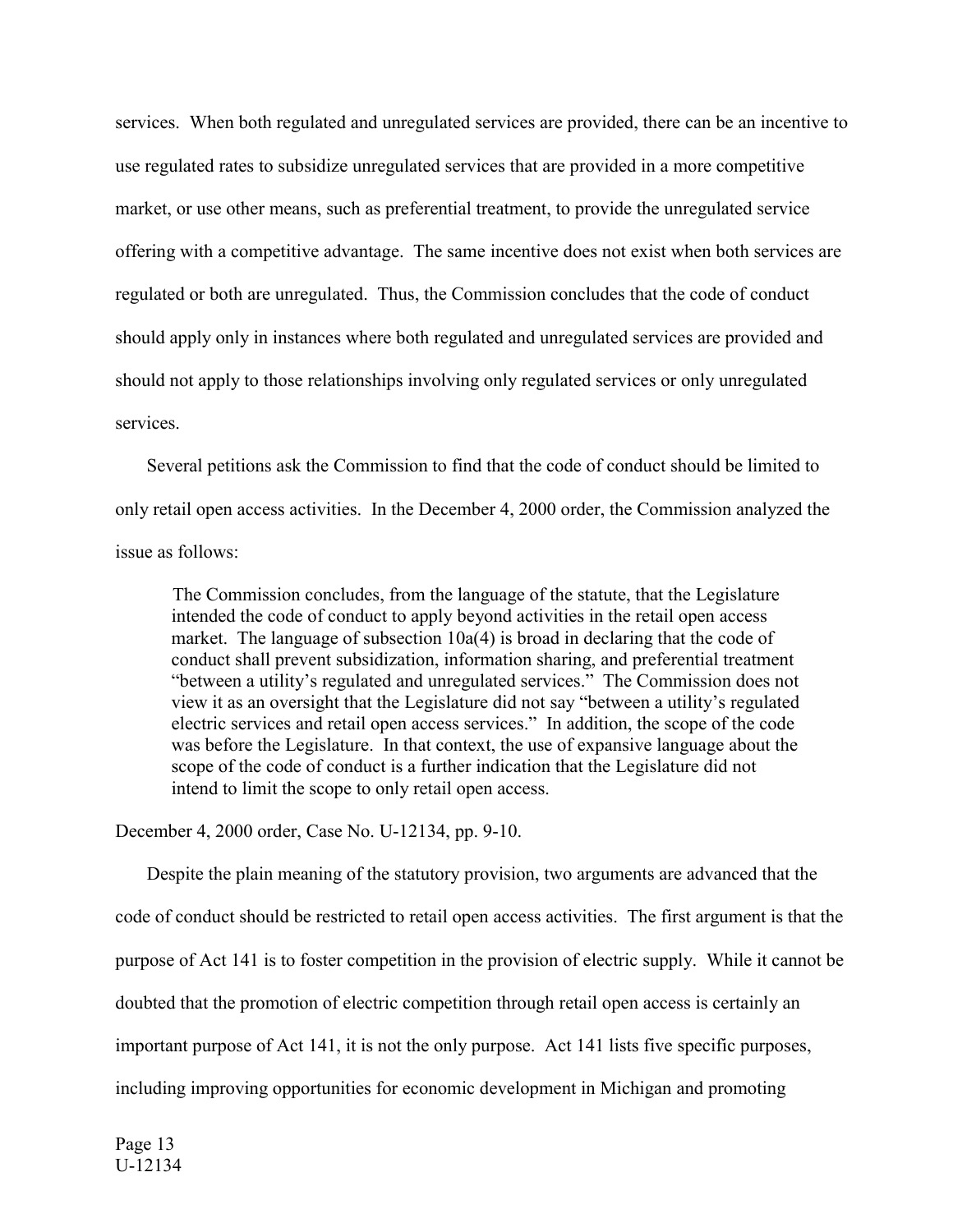financially healthy and competitive utilities in the state. Electric utilities in Michigan are involved in a variety of activities beyond retail open access that affect economic development.<sup>3</sup> Moreover, the utility can be financially impaired if these unregulated activities are subsidized by regulated utility revenues—exactly the kind of activity that the code of conduct is intended to prevent. Thus it is clear that a broad code, rather than one limited only to retail open access, is consistent with the purposes stated in Act 141.

 The second argument is that application of the code beyond retail open access would involve practical problems and reduce available economies of scale. However, the arguments presented in this regard assume that the code would be applied to all regulated and unregulated relationships involving utilities and their affiliates. As discussed above, the Commission has clarified that the code only applies to the relationship between regulated and unregulated service offerings. A utility or alternative electric supplier may not utilize its regulated services to subsidize, provide competitively sensitive information, or grant preferential treatment to its unregulated affiliates. The petitioners have not demonstrated that this limited application of the code would be impractical to implement or would significantly reduce economies of scale.

 Accordingly, the Commission finds that the code of conduct should apply to all relationships involving both regulated and unregulated services among electric utilities<sup>4</sup> or alternative electric suppliers offering regulated services in Michigan and their affiliates.

 $\frac{1}{3}$ Some examples cited in the petitions for rehearing filed by the utilities include: forestry services, appliance repair, sale of smoke and carbon monoxide detectors, and professional engineering services.

<sup>4</sup> Natural gas utilities are covered by codes of conduct adopted by the Commission in other proceedings.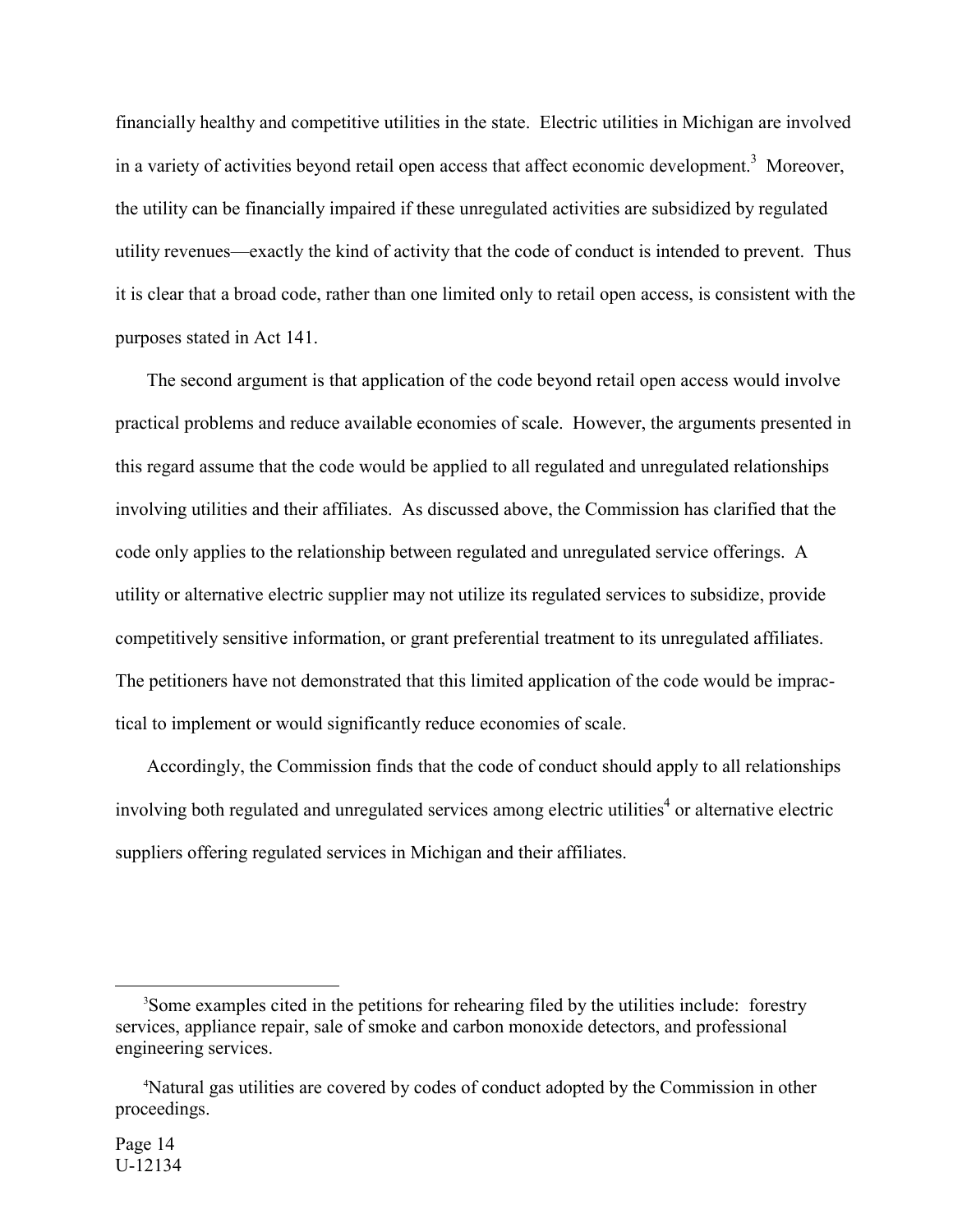### Utilities and Alternative Electric Suppliers

 The petitions and responses raise the issue of whether the code should differentiate between utilities and alternative electric suppliers. The December 4 code applied to both electric utilities and alternative electric suppliers, but not every provision applied equally to both. For example, Section II-A provides that "[a]n electric utility shall not offer unregulated services or products except through one or more affiliates or through other entities within the existing corporate structure, such as divisions." This provision does not apply to alternative electric suppliers because the main business of an alternative electric supplier is to offer an unregulated service (i.e., unbundled electric generation under a retail open access program), whereas an electric utility's main business is to sell regulated service (i.e., bundled electric generation, transmission and distribution service). Prohibiting an alternative electric supplier from offering unregulated service would be, for all practical purposes, the equivalent of prohibiting it from engaging in its primary business. Act 141 requires that the code apply to both electric utilities and alternative electric suppliers consistent with the various provisions of Act 141. It would be inconsistent with Act 141 for the code to prohibit alternative electric suppliers from carrying out their functions pursuant to that act. Consequently, although the same code of conduct applies to both, not every provision of the code can logically be applied in an identical fashion to both. The code of conduct attached as Exhibit A reflects this.

### Exemptions

 Several parties argue that various provisions of the code lead to unreasonable results when applied to specific activities. For example, MECA contends that the code should not apply to internet services and credit card operations because these only produce small amounts of revenue. Other examples include the obligations of contracts entered into before the effective date of the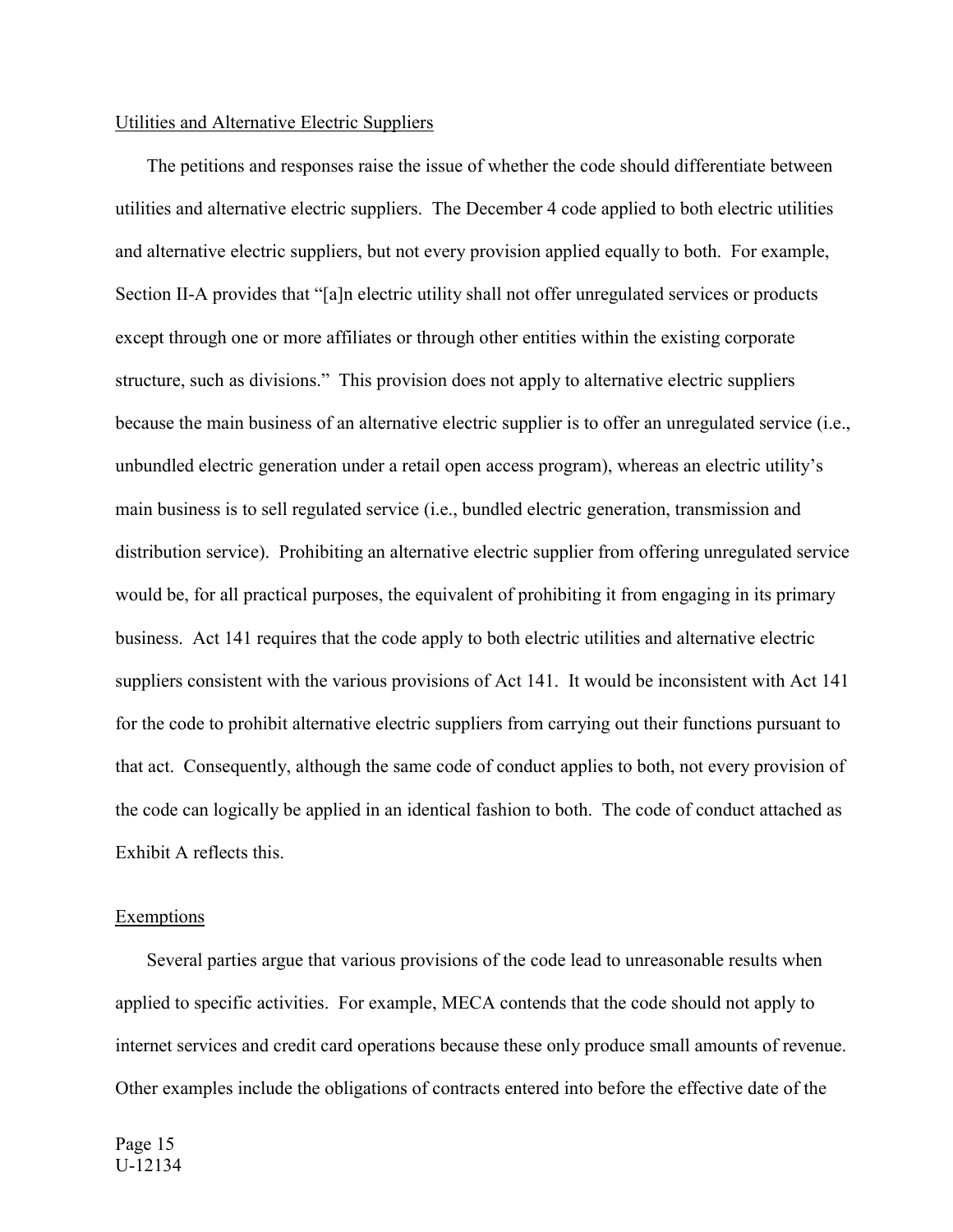code, appliance service programs, smoke alarm sales, fiber optic networking services, forestry services, etc. The Commission is not prepared to rule on specific exemptions in a factual vacuum. The code permits electric utilities and alternative electric suppliers to request waivers from one or more provisions of the code upon a demonstration that the waiver will not inhibit the development or functioning of a competitive market. That provision is sufficient to ensure that the code will not be applied in situations where it produces unreasonable results.

### Conflict with Federal Regulation

 Detroit Edison argues that the code of conduct is pre-empted by the Federal Power Act because it encroaches upon the exclusive jurisdiction of the FERC. According to Detroit Edison, "the FERC (1) concluded that it has exclusive jurisdiction over the rates, terms and conditions of unbundled retail transmission by electric utilities in interstate commerce, and (2) set forth a sevenfactor test to separate an electric utility's transmission facilities from its local distribution facilities." Detroit Edison fails to explain how the code conflicts with these FERC determinations and no conflict is apparent. The code does not set rates, terms, or conditions for transmission of electricity in interstate commerce. In addition, this Commission has applied the FERC sevenfactor test to separate Detroit Edison's transmission facilities from its distribution facilities and the FERC has concurred in that separation. Moreover, Detroit Edison has now transferred its interstate transmission facilities determined pursuant to the seven-factor test to a separate affiliate (the International Transmission Company), so that the utility no longer has any such facilities subject to FERC jurisdiction. Thus, the code does not conflict with any FERC rulings.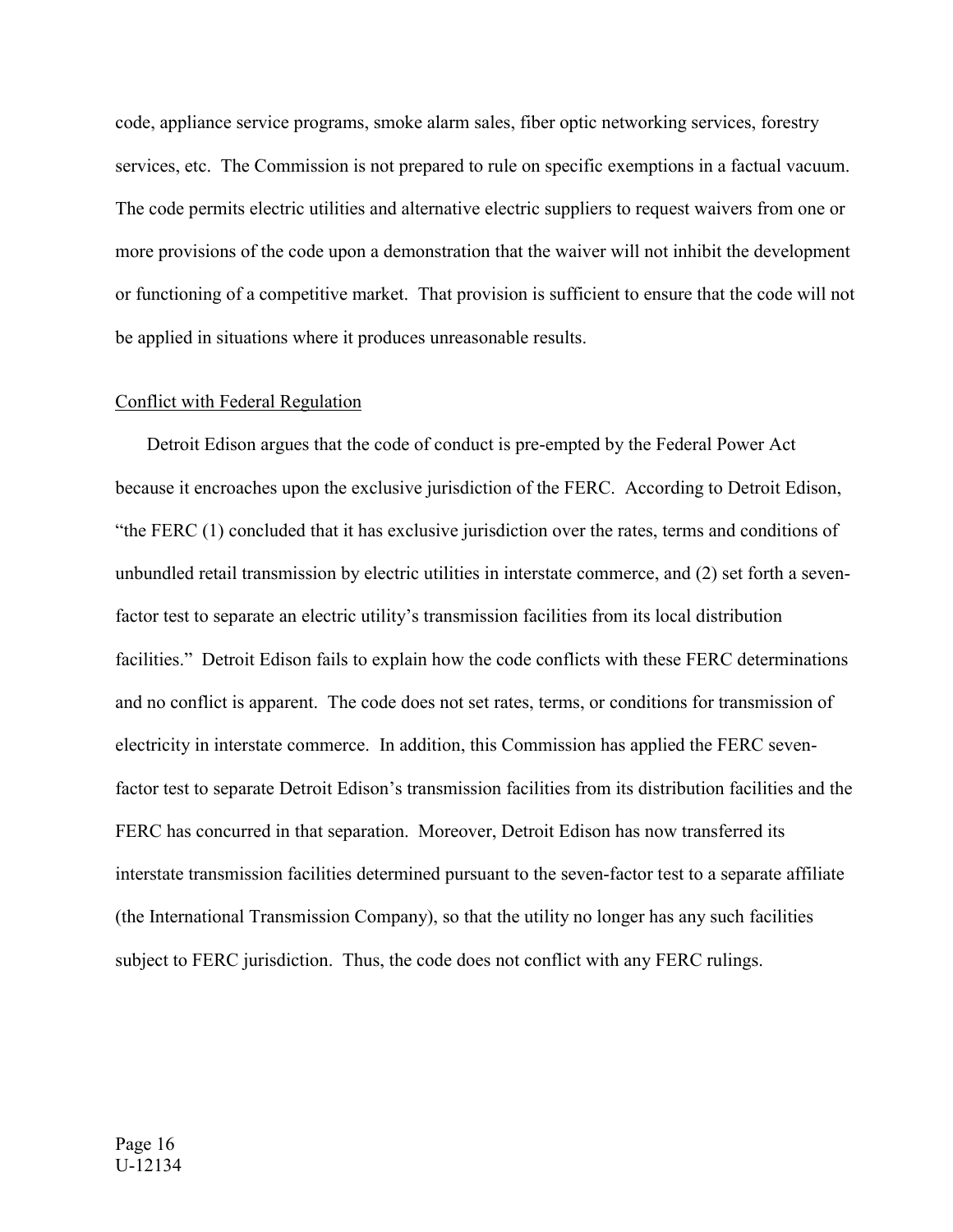### Conflict with Affiliate Guidelines

 Detroit Edison argues that the pricing provisions for transactions with affiliates in the December 4 code conflicts with equivalent provisions for affiliate transactions adopted by the Commission in its order of May 3, 2000 in Case No. U-11916. In the affiliate transaction proceeding, the Commission directed that services and supplies provided to utilities by unregulated affiliates shall be transferred at the lower of market price or 10% over fully allocated cost. The December 4 code required that these transfers be at the lower of fully allocated cost or market price, which is clearly in conflict with the affiliate transactions requirement. The code of conduct in Attachment A has been revised to be consistent with the affiliate transaction requirement.

The Commission FINDS that:

 a. Jurisdiction is pursuant to 1909 PA 106, as amended, MCL 460.551 et seq.; 1919 PA 419, as amended, MCL 460.51 et seq.; 1939 PA 3, as amended, MCL 460.1 et seq.; 1969 PA 306, as amended, MCL 24.201 et seq.; and the Commission's Rules of Practice and Procedure, as amended, 1992 AACS, R 460.17101 et seq.

 b. The petitions for rehearing should be granted to the limited extent discussed in this order and denied in all other respects.

c. A code of conduct consistent with this order should be adopted.

THEREFORE, IT IS ORDERED that the code of conduct, attached as Exhibit A, is adopted.

The Commission reserves jurisdiction and may issue further orders as necessary.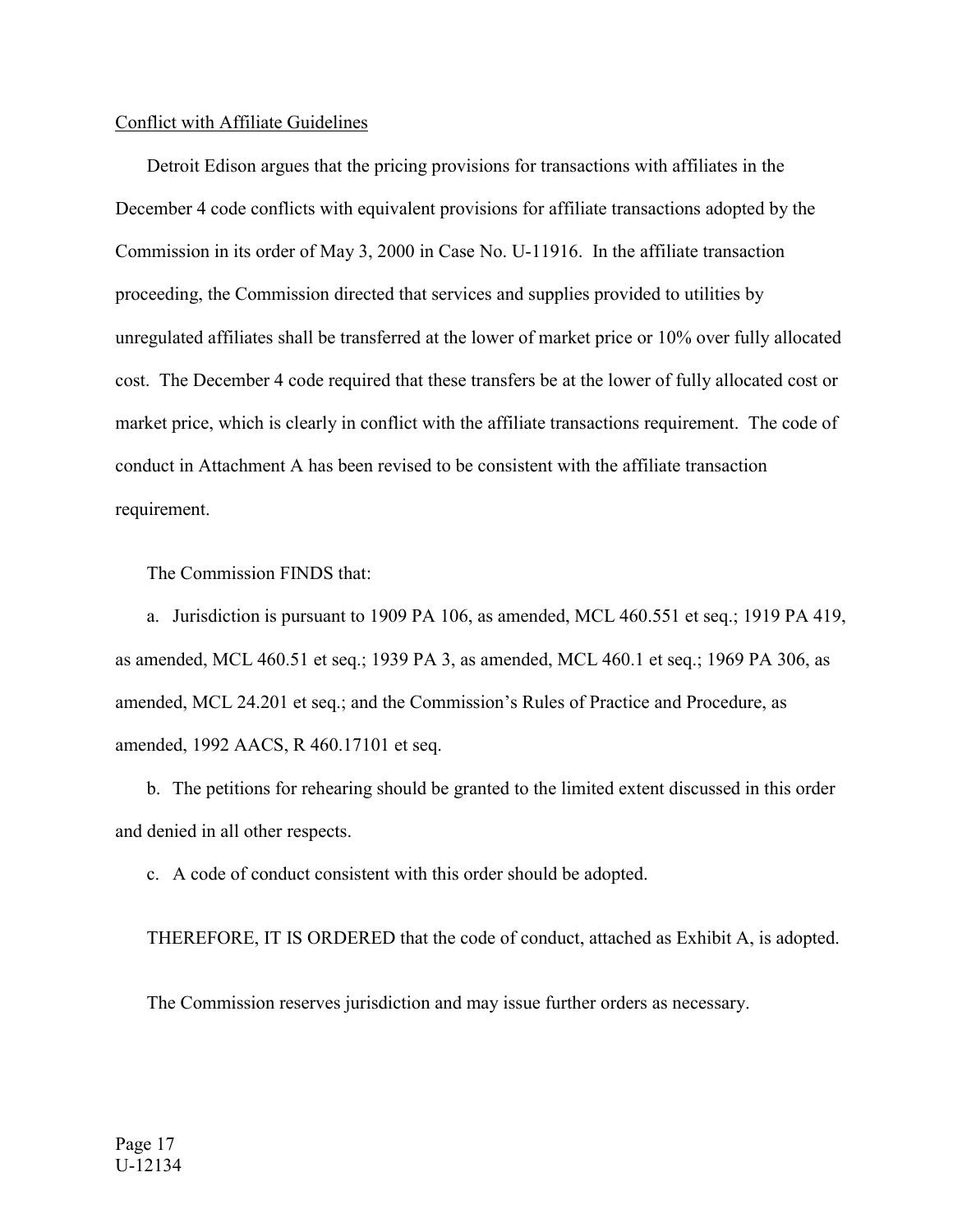Any party desiring to appeal this order must do so in the appropriate court within 30 days after issuance and notice of this order, pursuant to MCL 462.26.

# MICHIGAN PUBLIC SERVICE COMMISSION

/s/ Laura Chappelle Chairman

 $(S E A L)$ 

/s/ David A. Svanda Commissioner

/s/ Robert B. Nelson Commissioner

By its action of October 29, 2001.

/s/ Dorothy Wideman Its Executive Secretary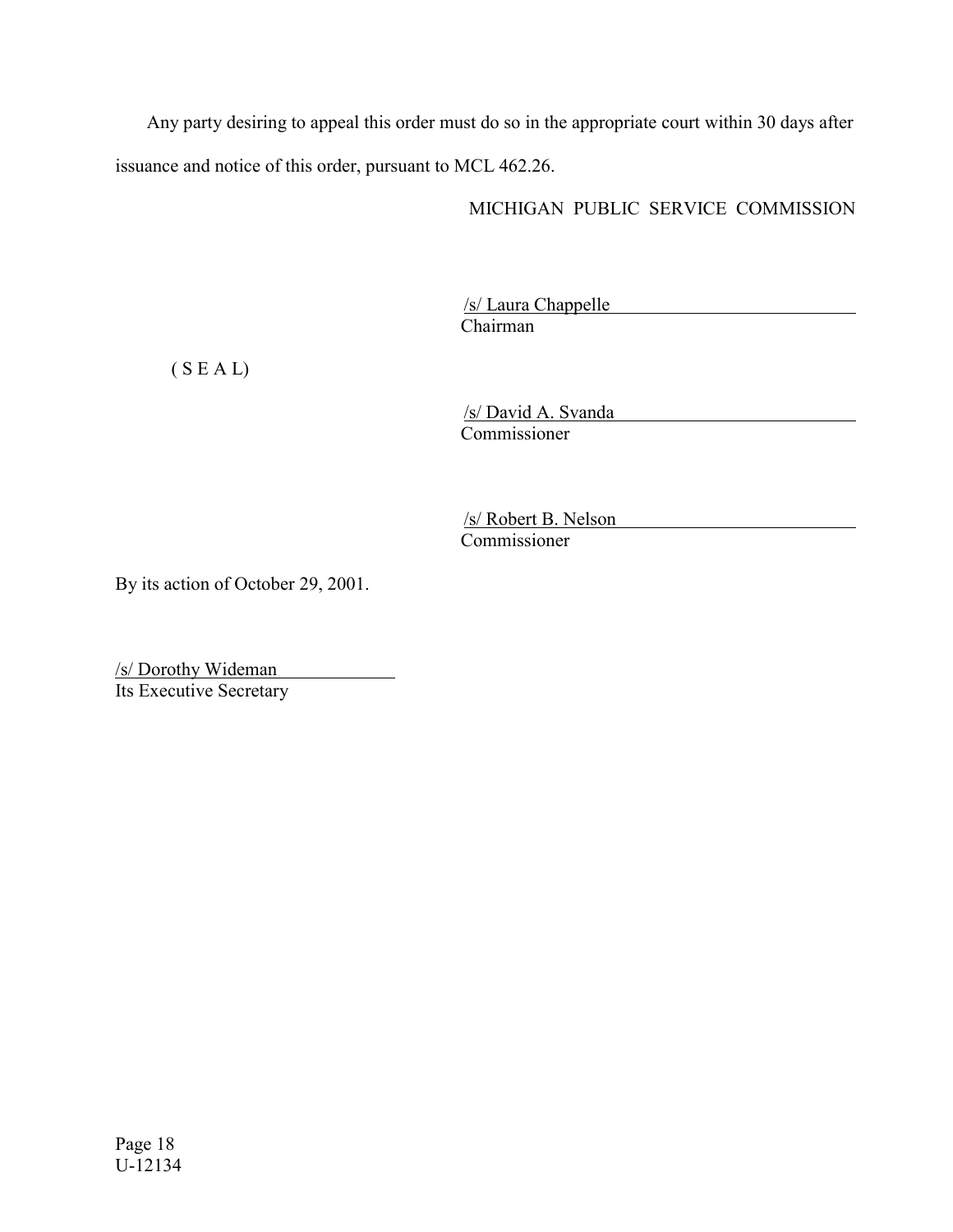### CODE OF CONDUCT

This code of conduct is intended to promote fair competition by establishing measures to prevent cross-subsidization, information sharing, and preferential treatment between the regulated and unregulated operations of electric utilities, alternative electric suppliers, and their affiliates. An electric utility or alternative electric supplier is prohibited from taking punitive action against any individual (including an employee) or entity who files a complaint with the electric utility, the alternative electric supplier, or the Commission, or otherwise causes an alleged violation of this code of conduct to come to the attention of the Commission.

#### I. Applicability

This code applies to all electric utilities as defined by MCL 460.562 and to alternative electric suppliers, as defined by MCL 46O.lOg, who, together with their affiliates, provide regulated services in Michigan and unregulated services. As used in this code of conduct, a service is "regulated" if the commission has authority to set the price for the service as of the effective date of this code.

### II. Separation

An electric utility or alternative electric supplier that offers, itself or through its affiliates, both regulated and unregulated services shall do so with the structural or functional separation needed to prevent cross-subsidization, information sharing, and preferential treatment between the regulated and unregulated services. This includes, but is not limited to, the following:

- $A = \begin{bmatrix} A_1 & A_2 & A_3 & A_4 \end{bmatrix}$  shows the proof of products exception of products exceptions of products exceptions of products exceptions of products exceptions of products exceptions of products exceptions of products e An cicente anny shan not oner amegatates services or products except through one or more affiliates or through other entities within the corporate structure, such as divisions.
- B. An electric utility's or alternative electric supplier's regulated services shall An electric utinty s or alternative electric supplier is regulated services sharp not subsidize in any manner, directly or indirectly, the unregulated business of its affiliates or other separate entities.
- C. An electric utility or alternative electric supplier shall maintain its books and An electric utility or alternative electric supplier shall mailitain its book records separately from those of its affiliates or other entities within its corporate structure. An electric cooperative offering unregulated services shall maintain an accounting system that allocates costs between its regulated and unregulated ventures on a fully allocated embedded cost basis, and any transfers of services, products, or property must be in compliance with the provisions of Section III, paragraph C.
- An electric utility or alternative electric supplier and its affiliates or other D. entities within its corporate structure shall not share facilities, equipment, or operating employees, but may share computer hardware and software with documented protection to prevent discriminatory access to competitively sensitive information.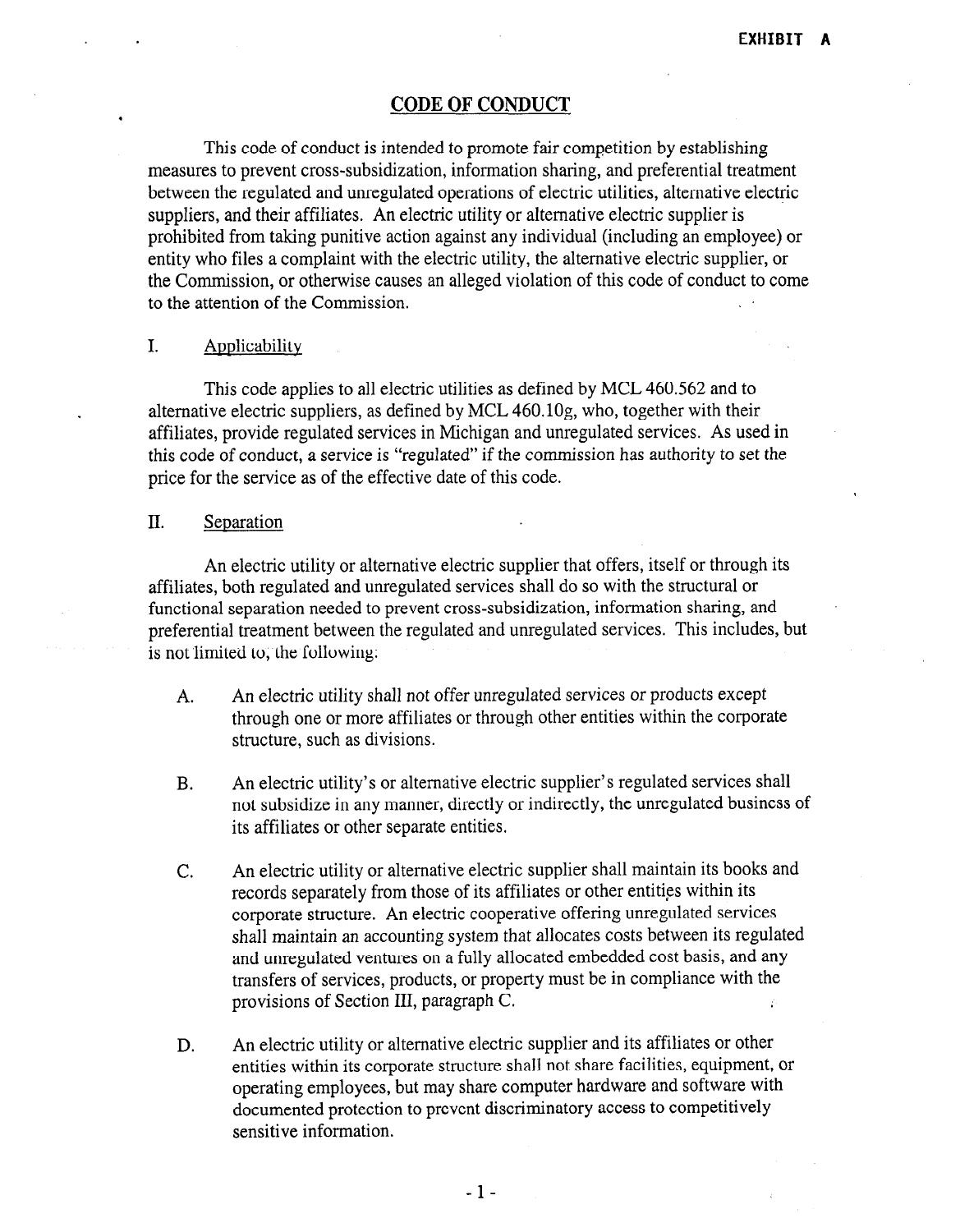- E. An electric utility's or alternative electric supplier's operating employees and the operating employees of its affiliates or other entities within its corporate structure shall function independently of each other and maintain separate offices.
- F. An electric utility or alternative electric supplier shall not finance or co-sign loans for affiliates.
- G. An electric utility may transfer employees between the electric utility and any of its affiliates or other entities within the corporate structure as long as the electric utility documents those transfers and files semi-annually with the Commission a report of each occasion on which an employee of the electric utility became an employee of an affiliate or other entity within its corporate structure and/or an employee of an affiliate or other entity within its corporate structure became an employee of the electric utility.
- H. An electric utility and its affiliates or other entities within the corporate structure and an alternative electric supplier and its affiliates or other entities within the corporate structure offering both regulated and unregulated services or products in Michigan shall not engage in joint advertising, marketing, or other promotional activities related to the provision of regulated and unregulated services, nor shall they jointly sell regulated and unregulated services.
- I. An electric utility or alternative electric supplier offering regulated service in 'Michigan shall not suggest that it will provide any customer with preferential treatment or service by doing business with the electric utility or the altemative electric supplier, affiliates, or other entities within the corporate structure offering unregulated services or products, nor shall the electric utility or alternative electric supplier suggest that any customer will receive inferior treatment or service by doing business with an unaffiliated supplier.
- J. An electric utility or alternative electric supplier offering regulated service in Michigan shall not condition or otherwise tie the provision of a regulated service or the availability of discounts, rates, other charges, fees, rebates, or waivers of terms and conditions for regulated service to the taking of any unregulated goods or services from the electric utility or alternative electric supplier, affiliates, or other entities within the corporate structure.
- K. An electric utility or alternative electric supplier offering regulated service in Michigan shall not allow its affiliates to use its logo unless the affiliate includes, in a clearly visible position and easily readable by customers, the following statement:

"(Affiliate name) is not regulated by the Michigan Public Service Commission."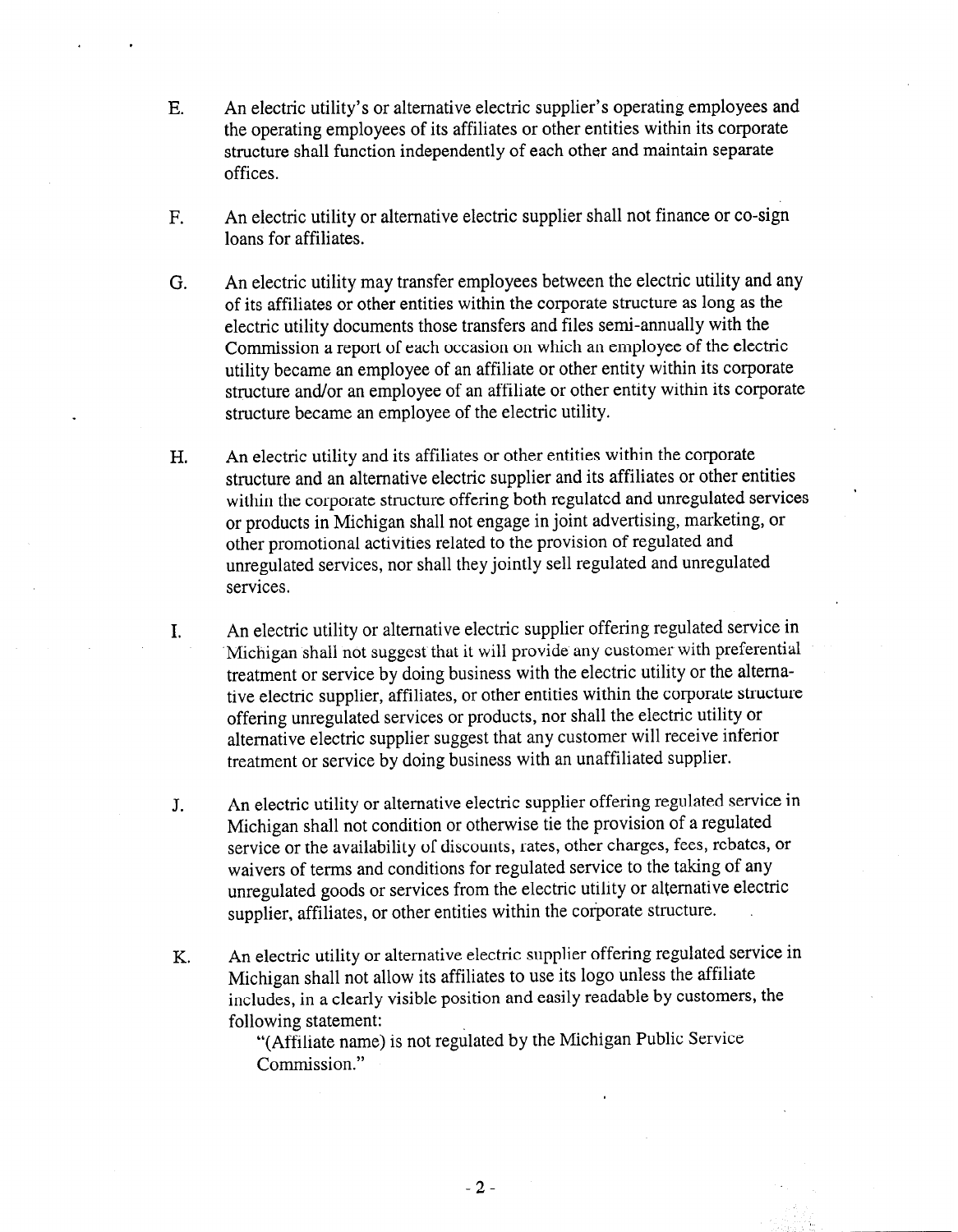- L. If an electric utility, its affiliate, or other entity within the corporate structure offers an unregulated service, any use of its logo shall include, in a clearly visible position and easily readable by customers, the following statement: "(Service) is not regulated by the Michigan Public Service Commission."
- M. None of the provisions of this code shall be interpreted to require a cooperative electric utility or an independent investor-owned utility with fewer than 60 employees to maintain separate facilities, operations, or personnel, used to deliver electricity to retail customers, provide retail electric service, or to be an alternative electric supplier.

### III. Discrimination

An electric utility or alternative electric supplier that offers, itself or through its affiliates, both regulated and unregulated services shall not unduly discriminate in favor of or against any party, including its affiliates. This includes, but is not limited to, the following:

- A. An electric utility or alternative electric supplier that offers, itself or through its affiliates, both regulated and unregulated service shall not provide any affiliate or other entity within its corporate structure, preferential treatment or any other advantages that are not offered under the same terms and conditions and contemporaneously to other suppliers offering services or products within the same service territory or to customers of those suppliers. This provision includes, but is not limited to, all aspects of the electric utility's or alternative  $m_{\text{e}}$  supplier suppliers suppliers of the creative analysis of anomalism; service or repair, the availability of firm and interruptible service, and service or repair, the availability of firm and interruptible service, and metering requirements.
- $\mathcal{L}$  if an electric utility provides to any affiliate or other separate entity, or other separate entity, or other separate entity, or other separate entity, or other separate entity, or other separate entity, or othe If an electric utility provides to any affinate or other separate entity, or customers of an affiliate or other separate entity within its corporate structure, a discount, rebate, fee waiver, or waiver of its regulated tariffed terms and conditions for services or products, it shall contemporaneously provide notice of and offer the same discount, rebate, fee waiver, or waiver to all alternative electric suppliers operating within the electric utility's service territory or all alternative electric suppliers' customers.
- C. If an electric utility or alternative electric supplier offering regulated service in If an electric utility or alternative electric supplier offering regulated service in Michigan provides services, products, or property to any affiliate or other entity within the corporate structure, compensation shall be based upon the higher of fully allocated embedded cost or market price. If an affiliate or other entity within the corporate structure provides services, products, or property to an electric utility or alternative electric supplier offering regulated service in Michigan, compensation for services and supplies shall be at the lower of market price or 10% over fully allocated embedded cost and transfers of assets shall be based upon the lower of fully allocated embedded cost or market price.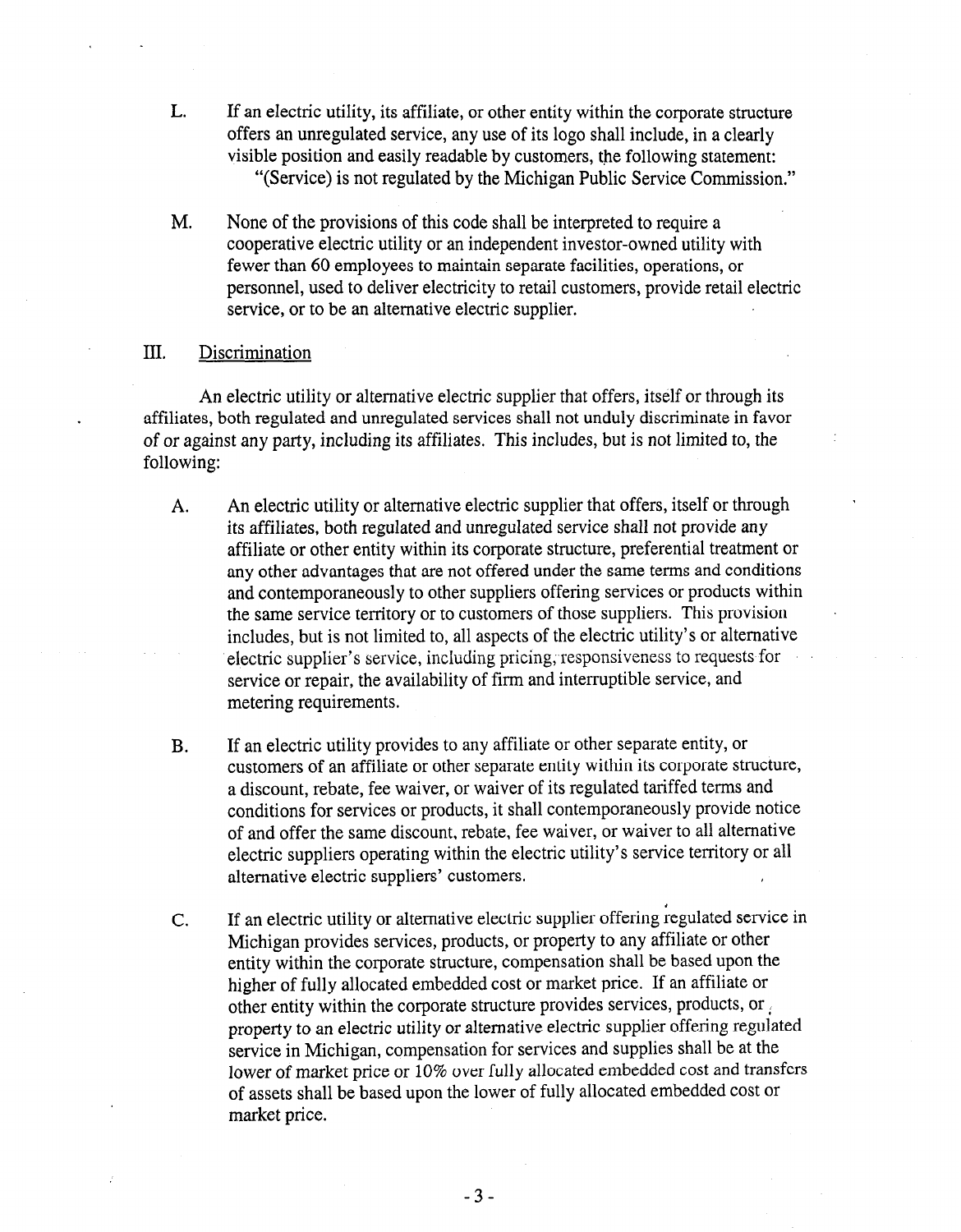- D. If an electric utility provides a customer or potential customer with the names of its affiliates or other entities within the corporate structure that are alternative electric suppliers, it shall do so only by distributing their names along with the names of all licensed alternative electric suppliers.
- E. An electric utility or alternative electric supplier offering regulated service in Michigan shall not provide information or consultation to an affiliate or other entity within the corporate structure offering unregulated electric service in Michigan regarding a potential business arrangement between that affiliate or other entity within the corporate structure and a potential customer.
- F. An electric utility or alternative electric supplier offering regulated service in Michigan shall not refer a customer or potential customer to an affiliate or other entity within the corporate structure offering unregulated electric service in Michigan, nor steer a potential customer away from a non-affiliated entity offering unregulated electric service in Michigan, nor shall the electric utility or alternative electric supplier offering regulated service in Michigan provide a customer or potential customer with advice or assistance regarding the selection of or relationship with an affiliate, other entity within the corporate structure, or other service provider offering unregulated electric service in Michigan.

# IV. Disclosure of Information

Information obtained by an electric utility or alternative electric supplier in the course of conducting its regulated business in Michigan shall not be shared directly or indirectly with its affiliates or other entities within its corporate structure unless that same information is provided to competitors operating in the state on the same terms and conditions and contemporaneously. This provision includes, but is not limited to, the following:

- A. Customer specific names and addresses shall not be provided to an affiliate or other entity within the corporate structure unless the same information is offered on the same terms and conditions, and contemporaneously, to all competitors.
- B. Customer specific consumption or billing data shall not be provided to any affiliate or other entity within the corporate structure or alternative electric supplier without prior written approval of the customer. Once each calendar year a request for up to 12 months of historic usage or billing data may be made at no cost.
- C. If an electric utility or alternative electric supplier offering regulated service in Michigan provides non-customer specific, or aggregated, customer information to its affiliate or other entity within its corporate structure, it must offer the same information on the same terms and conditions, in the same form and manner, and contemporaneously to all competitors.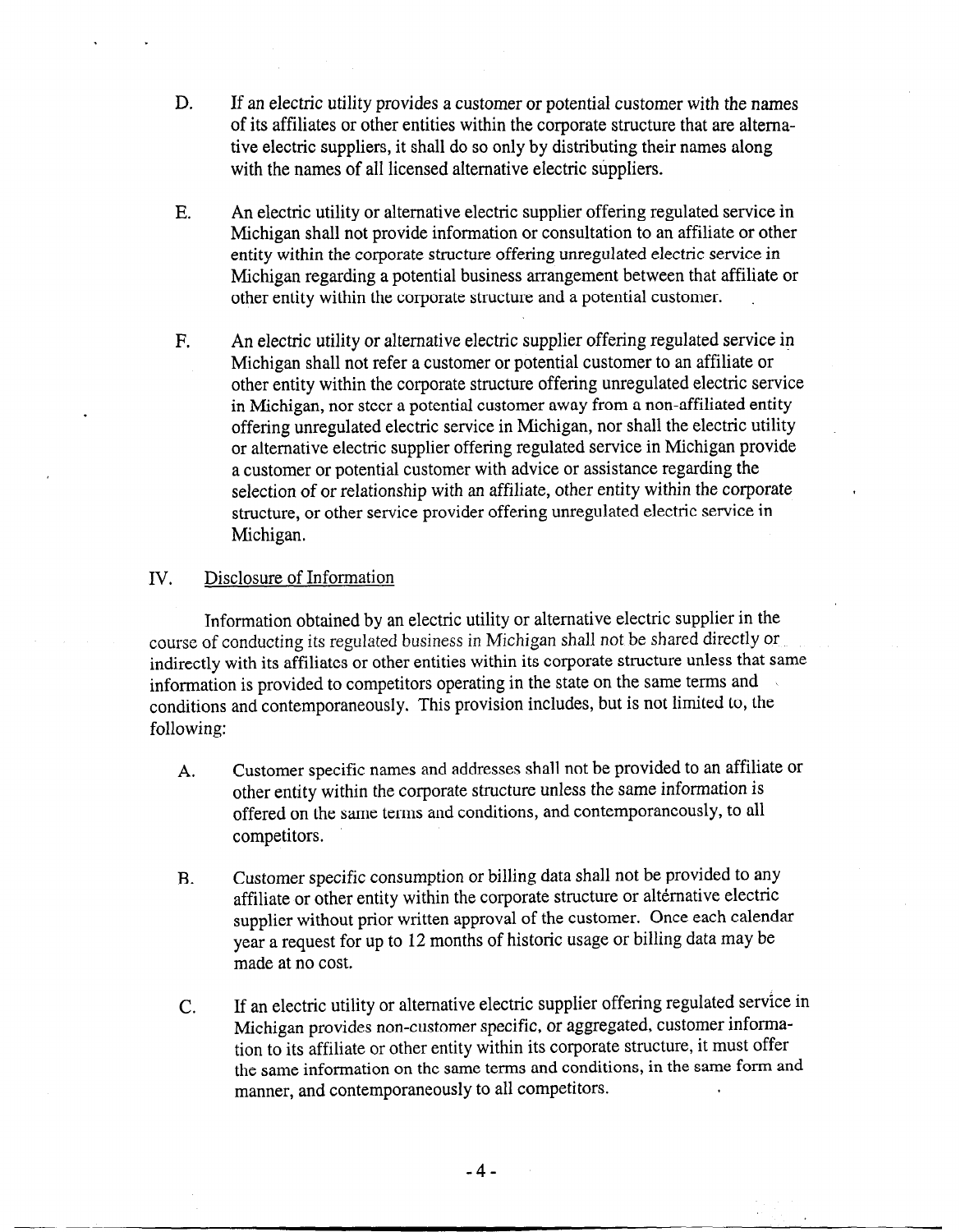- D. An electric utility shall not provide its affiliates or other entities within its corporate structure with information about the distribution system, including operation and expansion, without offering the same information under the same terms and conditions, in the same form and manner, and contemporaneously to all licensed alternative electric suppliers.
- E. An electric utility or alternative electric supplier offering regulated service in Michigan shall not provide any information received from or as a result of doing business with a competitor to an affiliate or other entity within its corporate structure without the written approval of the competitor.

### V. Electric Utility - Alternative Electric Supplier Relationship

Except for instances covered by Section lOa(3) of 2000 PA 141 or other instances approved by the Commission, an electric utility shall not in any way interfere in the business operations of an alternative electric supplier. This provision includes, but is not limited to, the following:

- A. An electric utility shall not give the appearance in any way that it speaks on behalf of any alternative electric supplier.
- B. An electric utility shall not interfere in any manner in the contractual relationship between the alternative electric supplier and its customers unless such involvement is clearly permitted in the contract between the customer and the alternative electric supplier or in tariffs approved by the Commission.

### VI. Compliance Plans

? <sup>c</sup>

Each electric utility or alternative electric supplier shall file a code of conduct Each electric utility of alternative electric supplier shall file a code of conduct compliance plan within 60 days of the order on rehearing on this code of conduct by the Commission. The compliance plan shall:

- A. Designate a corporate officer of the electric utility or alternative electric Designate a corporate officer of the electric utility or alternative electric supplier who will oversee compliance with the code of conduct and be available to serve as the Commission's primary contact regarding compliance with the code.
- $B.$ Include an affidavit signed by the designated corporate officer certifying tha the electric utility or alternative electric supplier will comply fully with the code of conduct.
- $\overline{C}$ . Include a clear organization chart of the parent or holding company showing all regulated entities and affiliates and a description of all services and products provided between the regulated entity and its affiliates.

The electric utility or alternative electric supplier shall file revisions to its compliance plan needed to keep the information contained therein current.